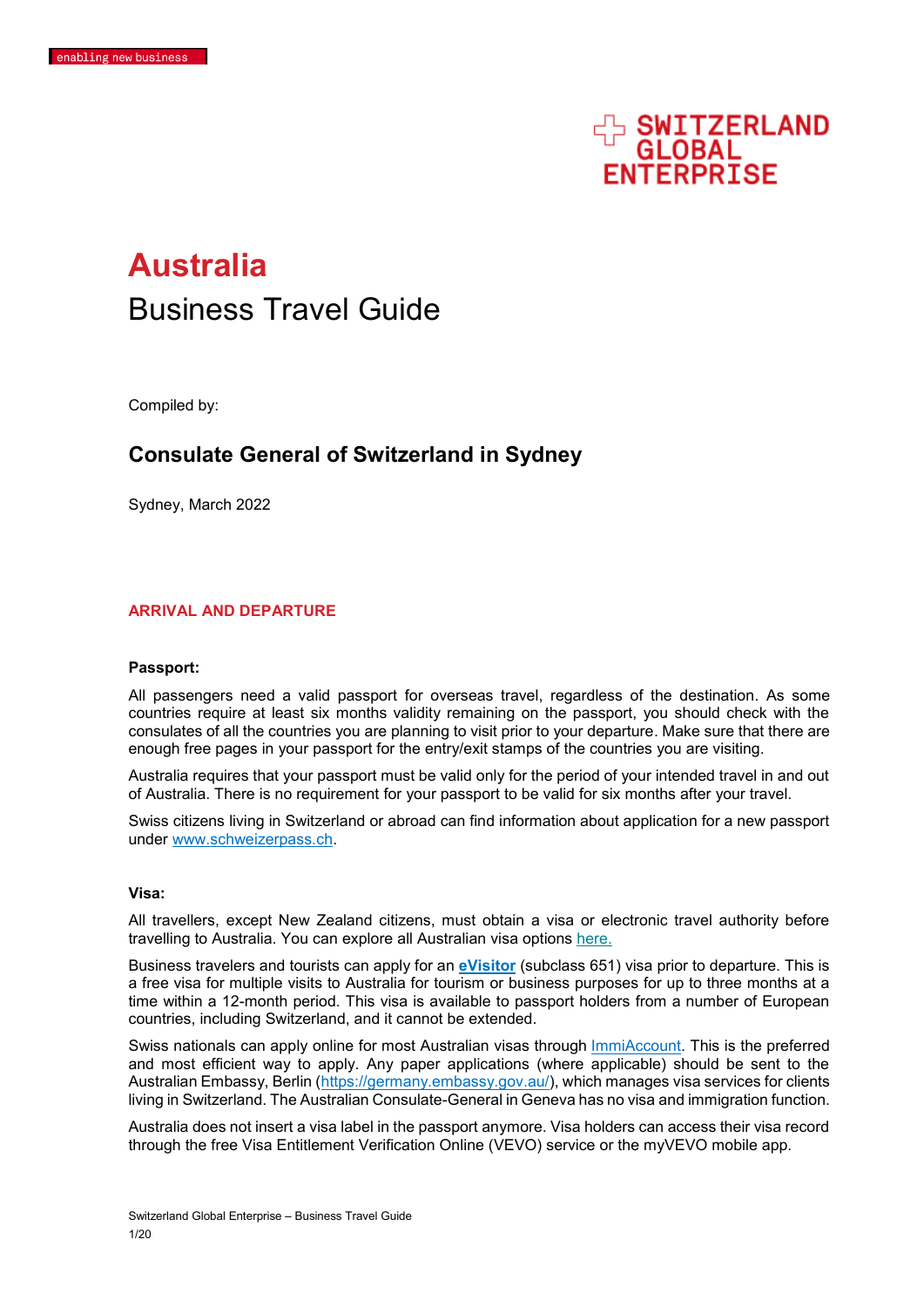Please note that the Consulate General or the Embassy of Switzerland do not deal with visa matters for Australia.

The responsibility lies with the Department of Home Affairs and only information provided by that office is binding. For more details about entry requirements and visas, please check the website of the [Department of Home Affairs](https://covid19.homeaffairs.gov.au/) or the Australian Embassy's website: [Connecting with Australia.](https://germany.embassy.gov.au/beln/Visas_and_Migration.html) If after accessing these websites you have further visa questions or require additional information, you may get in touch with the [Global Service Center.](http://uk.embassy.gov.au/lhlh/IMMI_contact.html)

## **Entering Australia:**

The [Australian Border Force](https://www.abf.gov.au/) is the front-line operational agency within the Department of Home Affairs, responsible for offshore and onshore border control enforcement.

Immigration in Australia is generally a fast and efficient process. However, as there is a government mandated curfew operating at most major airports between 11pm and 6am, there can sometimes be longer wait times when the first morning flights arrive. Give yourself enough time if planning any meetings immediately after arrival.

Business travellers generally enter Australia via [Sydney](https://www.australia.com/en-us/places/sydney-and-surrounds/guide-to-sydney.html) (NSW), [Melbourne](https://www.australia.com/en-us/places/melbourne-and-surrounds/guide-to-melbourne.html) (VIC), [Brisbane](https://www.australia.com/en-us/places/brisbane-and-surrounds/guide-to-brisbane.html) (QLD), [Adelaide](https://www.australia.com/en-us/places/adelaide-and-surrounds/guide-to-adelaide.html) (SA) and [Perth](https://www.australia.com/en-us/places/perth-and-surrounds/guide-to-perth.html) (WA) and to a lesser extent [Cairns](https://www.australia.com/en-us/places/cairns-and-surrounds/guide-to-cairns.html) (QLD), [Darwin](https://www.australia.com/en-us/places/darwin-and-surrounds/guide-to-darwin.html) (NT) or [Hobart](https://www.australia.com/en-us/places/hobart-and-surrounds/guide-to-hobart.html) (TAS). The capital city of Australia and its political hub is [Canberra,](https://www.australia.com/en-us/places/canberra-and-surrounds/guide-to-canberra.html) but the biggest business hubs remain Sydney and Melbourne respectively.

## **Health certificate requirements:**

No special immunisations or vaccinations are required to visit Australia **unless you have come from a yellow fever risk country**. Upon arrival in Australia from a yellow fever risk country, travellers may be required to present a valid International Yellow Fever Vaccination Certificate to Australian Border Force Officers. For more information about this disease, vaccination and risk countries please check the website of the Australian Department of Health: [yellow fever](https://www1.health.gov.au/internet/main/publishing.nsf/Content/ohp-bio-yellow-fever.htm) or Yellow Fever – [General Factsheet](https://www1.health.gov.au/internet/main/publishing.nsf/content/health-pubhlth-strateg-communic-factsheets-yellow.htm)  [for travellers.](https://www1.health.gov.au/internet/main/publishing.nsf/content/health-pubhlth-strateg-communic-factsheets-yellow.htm)

## **Australian Customs:**

When arriving from overseas you will need to clear first immigration and then [customs.](https://www.abf.gov.au/) All travellers arriving into Australia are required to complete and sign an Incoming [Passenger](https://www.abf.gov.au/entering-and-leaving-australia/crossing-the-border/at-the-border/incoming-passenger-card-(ipc)) card (translation into different languages is provided on this link). This card is a legally binding document declaring what you are bringing into the country. Due to the unique biodiversity of the country, among other things, Australia's customs laws prevent you from bringing protected wildlife into Australia. Some common items such as fresh or packaged food, fruit, eggs, meat, plants, seeds, skins and feathers are not allowed. The laws prevent also the import of some drugs and steroids, or weapons and firearms.

For a more complete list of items which are prohibited or restricted or to check limits for duty free items or alcohol and tobacco/cigarettes, please consult the [website](https://www.abf.gov.au/entering-and-leaving-australia/can-you-bring-it-in) of the Australian Border Force or check the Department of Agriculture, Water and the Environment's website [here.](https://www.agriculture.gov.au/travelling/to-australia) A new website on [biosecurity](https://www.biosecurity.gov.au/) has been launched in June 2021 by the same Department. Non-compliance will attract criminal or administrative sanctions.

If you want to purchase duty free items when travelling internationally, you need to be aware that these articles (if packed in your carry-on baggage) are subject to the same [restrictions](http://travelsecure.infrastructure.gov.au/international/lags/index.aspx) as other powders, liquids, aerosols and gels. Australia applies restrictions for flights both to and from Australia. On the website of the Australian Border Force you can find more information on [what you can bring on](https://www.abf.gov.au/entering-and-leaving-australia/can-you-bring-it-in/bring-on-a-plane)  [a plane](https://www.abf.gov.au/entering-and-leaving-australia/can-you-bring-it-in/bring-on-a-plane) and on [duty free limits.](https://immi.homeaffairs.gov.au/entering-and-leaving-australia/entering-australia/duty-free)

For further information on travel to Australia, you may also want to refer to the website of the Swiss Federal Department of Foreign Affairs: [Reisehinweise für Australien](https://www.eda.admin.ch/eda/de/home/vertretungen-und-reisehinweise/australien/reisehinweise-fueraustralien.html) (only in German, French or Italian).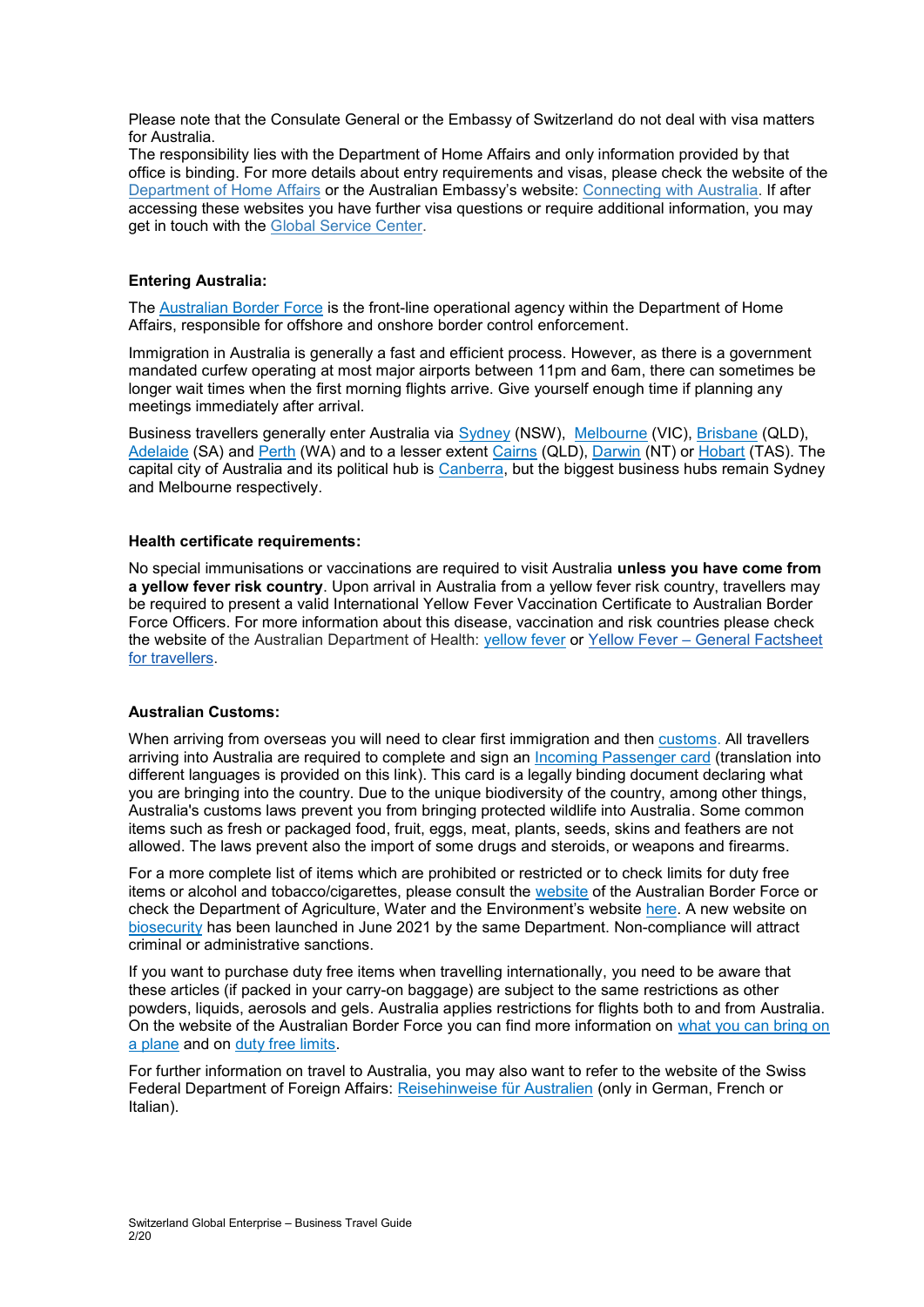## **Leaving Australia:**

People leaving Australia do no longer need to complete an outgoing passenger card, making their departure quicker and easier.

International travellers (including Australians) might be able to claim a GST (Goods and Services Tax) and/or WET (Wine Equalization Tax) refund for some goods bought in Australia. For more information about the Tourist Refund Scheme (TRS) and how to make the claim, check the following website of the Australian Border Force: [Tourist Refund Scheme.](https://www.abf.gov.au/entering-and-leaving-australia/tourist-refund-scheme)

## **Transfer from the airport to the city center:**

The easiest way to travel from the airport to the city center is generally by taxi. In Sydney the CBD is a short 25-minute ride away and will cost about AUD 45-55 one way.

The links of Australian airports listed below each contain detailed information regarding airport transfers, taxis, buses, trains, airport parking, terminal information and tips for airport arrivals & departures.

- [Adelaide Airport](https://www.webjet.co.nz/destinations/adelaide-airport/)
- [Brisbane Airport](https://www.webjet.co.nz/destinations/brisbane-airport/)
- [Cairns Airport](https://www.webjet.co.nz/destinations/cairns-airport/)
- [Darwin Airport](https://www.webjet.co.nz/destinations/darwin-airport/)
- [Gold Coast Airport](https://www.webjet.co.nz/destinations/gold-coast-airport/)
- [Melbourne Airport](https://www.webjet.co.nz/destinations/melbourne-airport/)
- [Perth Airport](https://www.webjet.co.nz/destinations/perth-airport/)
- [Sydney Airport](https://www.webjet.co.nz/destinations/sydney-airport/)

## **HEALTH REQUIREMENTS**

## **Mandatory and recommended vaccinations:**

No special immunizations or vaccinations are required to visit Australia unless you have come from a yellow fever risk country. Upon arrival in Australia from a yellow fever risk country, travellers may be required to present a valid International Yellow Fever Vaccination Certificate to Australian Border Force Officers. For more information about yellow fever, vaccination and risk countries please check the website of the Australian Department of Health: [yellow fever](https://www1.health.gov.au/internet/main/publishing.nsf/Content/ohp-bio-yellow-fever.htm) or Yellow Fever – General Factsheet for [travellers.](https://www1.health.gov.au/internet/main/publishing.nsf/content/health-pubhlth-strateg-communic-factsheets-yellow.htm)

## **Mandatory medical insurance:**

Generally, you do not need to hold health insurance to be granted a visitor or business visitor visa for Australia. However all visitors to Australia are strongly recommended to make their own arrangements for private health insurance (regardless of whether or not it is a visa condition) to ensure they are fully covered for any unplanned medical and or hospital care they may need while in Australia.

## **Other mandatory health requirements:**

There are no other mandatory health requirements for your arrival into Australia. Nevertheless, travellers should seek medical advice regarding vaccinations for their individual medical circumstances prior to travelling to Australia and for the duration of their business trip. Should you need to bring any medicine into Australia, please consult the website of the [Department of Health](https://www.tga.gov.au/entering-australia)  [Therapeutic Goods Administration](https://www.tga.gov.au/entering-australia) or the [Office for Drug Control](https://www.odc.gov.au/travellers#travelling-to) for more information.

Prior to departure from Switzerland, you can also consult the websites of the Federal Office of Public Health [BAG](http://www.bag.admin.ch/themen/medizin/00682/00685/03062/index.html?lang=de) or the Swiss medical travel advisory [Safe Travel.](http://www.safetravel.ch/)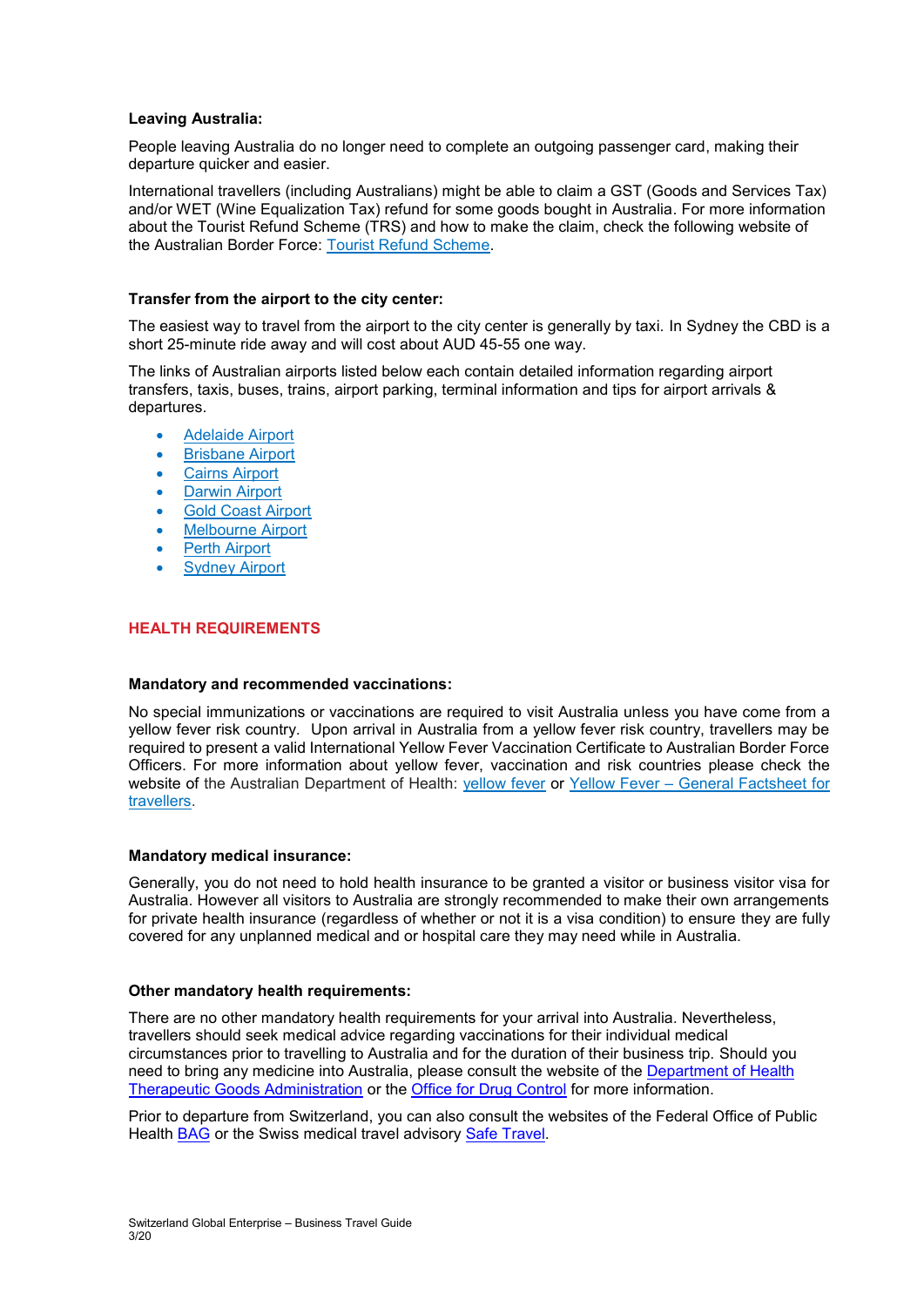## **PUBLIC SECURITY / RECOMMENDED PRECAUTIONS**

Australia is generally considered to be a safe country. According to the [Global Peace Index 2021](https://www.economicsandpeace.org/wp-content/uploads/2021/06/GPI-2021-web.pdf) produced by the Institute for Economics & Peace (IEP), Australia is indeed ranked 16th (Switzerland = 7th) on the list of the safest nations in the world, out of 163 countries and territories.

The most common dangers in Australia are natural hazards (bushfires, flooding, storms, cyclones, etc.), dangerous flora & fauna (on land and in water) and riptides. Underwater currents (rips) occur on many beaches and bear considerable risks as well.

The emergency phone number in Australia is 000 (Triple Zero), which gets the right emergency service to help you (Police, Fire or Ambulance).

Please consult the website of the Federal Department of Foreign Affairs [Travel advice for Australia](https://www.eda.admin.ch/eda/de/home/vertretungen-und-reisehinweise/australien/reisehinweise-fueraustralien.html) (only in German, French or Italian) before you travel.

## **TIME ZONE**

Time difference between Switzerland and

| Canberra (ACT)                             | Central European Time UTC +10 |
|--------------------------------------------|-------------------------------|
| Sydney (NSW) / Melbourne (VIC) CET UTC +10 |                               |
| Perth (WA)                                 | CET UTC $+8$                  |

Australia's mainland states and territories are divided into 5 standard time zones.

In 2021, Daylight Saving Time is used in New South Wales, Victoria, Australian Capital Territory and Tasmania: clocks are turned back by one hour on the second Sunday in April and turned forward on the first Sunday in October. Other states in Australia (Queensland, Northern Territory and Western Australia) remain on standard time all of 2021.

## **BUSINESS HOURS**

Shop trading hours in Australia are regulated by individual states and territories. Here is a general view of business hours, but they can change from one region to another. Depending on the region, non-essential shops are required to remain closed on Christmas Day (25.12), Good Friday (date varies from one year to the next), ANZAC Day (25.04) or Boxing Day (26.12).

|                           | Weekdays                      | Saturdays                     | Sundays and<br><b>Nationals Holidays</b> |
|---------------------------|-------------------------------|-------------------------------|------------------------------------------|
| <b>Government Offices</b> | $9$ am - $5$ pm               | Closed                        | Closed                                   |
| Banks                     | $9$ am - $5$ pm               | Closed                        | Closed                                   |
| Shops                     | Open<br>Various opening times | Open<br>Various opening times | Generally open<br>Various opening times  |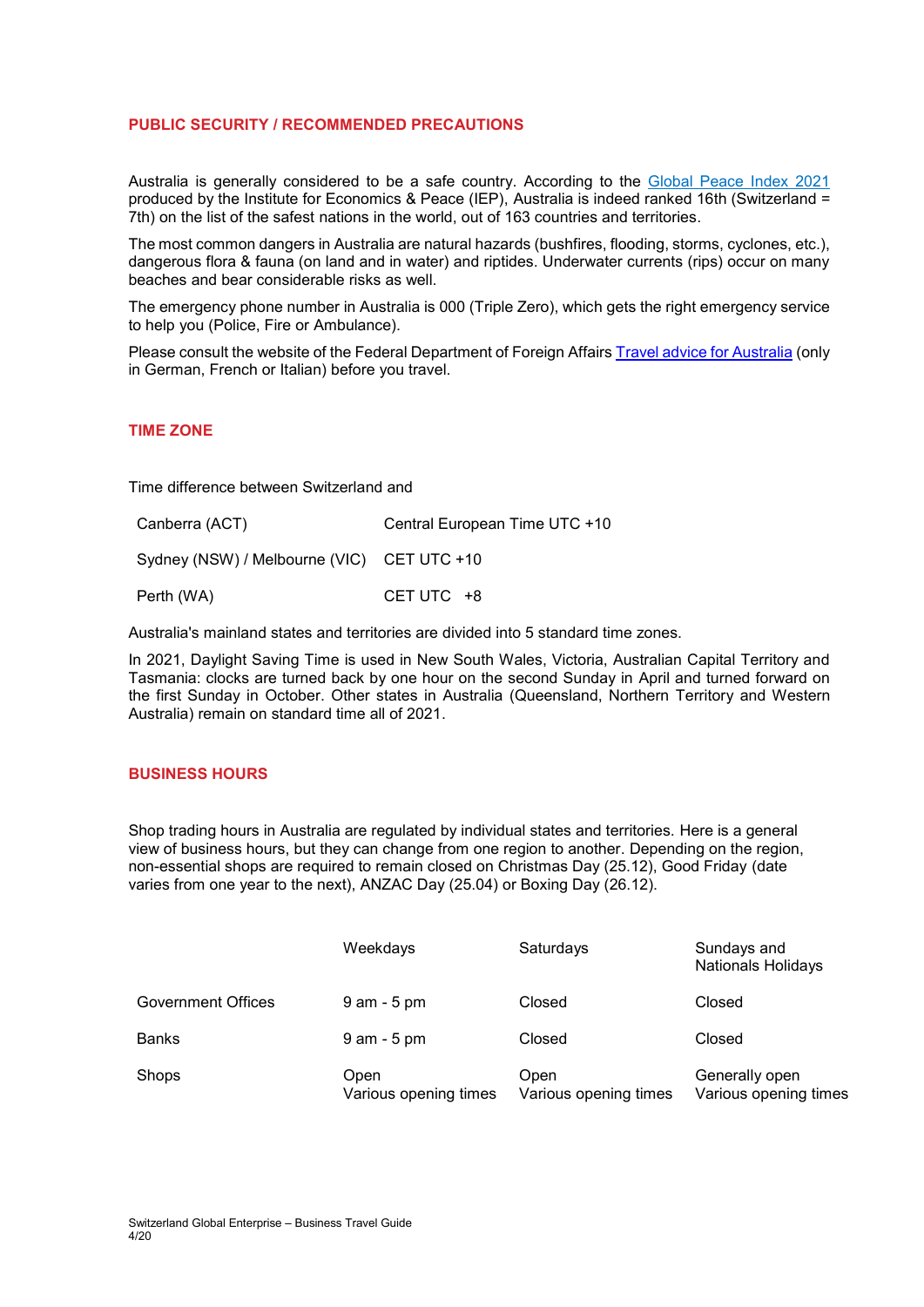## **PUBLIC HOLIDAYS**

| National Day (Australia Day) | 26 January                                                                                    |
|------------------------------|-----------------------------------------------------------------------------------------------|
| New Year's Day               | 1 <sup>st</sup> January                                                                       |
| Bank Holiday                 | The first Monday of August                                                                    |
| Anzac Day                    | 25 April                                                                                      |
| Easter Holiday               | Good Friday, Easter Saturday<br>and Easter Monday                                             |
| Queen's Birthday             | The second Monday of June<br>(except WA)                                                      |
| Labour Day                   | The first Monday of October,<br>the first or second Monday of<br>March according to the State |
| Christmas Day                | 25 December                                                                                   |
| Boxing Day                   | 26 December                                                                                   |

Travelling in Australia during the local school holiday periods can be busy as local families often use this time to have their own vacations. Peak travel seasons (dates differ from state to state): two weeks in April, two weeks in June/July, two weeks in September/October and six weeks in December/January (summer holidays).

## **NATIONAL TRADE FAIR CALENDAR**

The dates of the main trade fairs can be found on the following website: <https://www.tradefairdates.com/Fairs-Australia-Z14-S1.html>

## **COMMUNICATION: TELEPHONE AND INTERNET**

Australia's country code is: +61

Local SIM card can be purchased easily at virtually every supermarket, kiosk or phone shop. There are about 50 operators in Australia - so much choice.

Communication via phone, internet or e-mail is easy and well organized in Australia.

Landline phone numbers within Australia usually have 10 digits - two digits for the area code and eight digits for the number.

The area codes for the main Australian cities are:

- Sydney and Canberra 02
- Melbourne and Hobart 03
- Brisbane 07
- Adelaide, Darwin and Perth 08

Mobile phone numbers in Australia have 10 digits. Do not dial an area code within Australia if you are calling a mobile phone number; just dial the 10-digit number.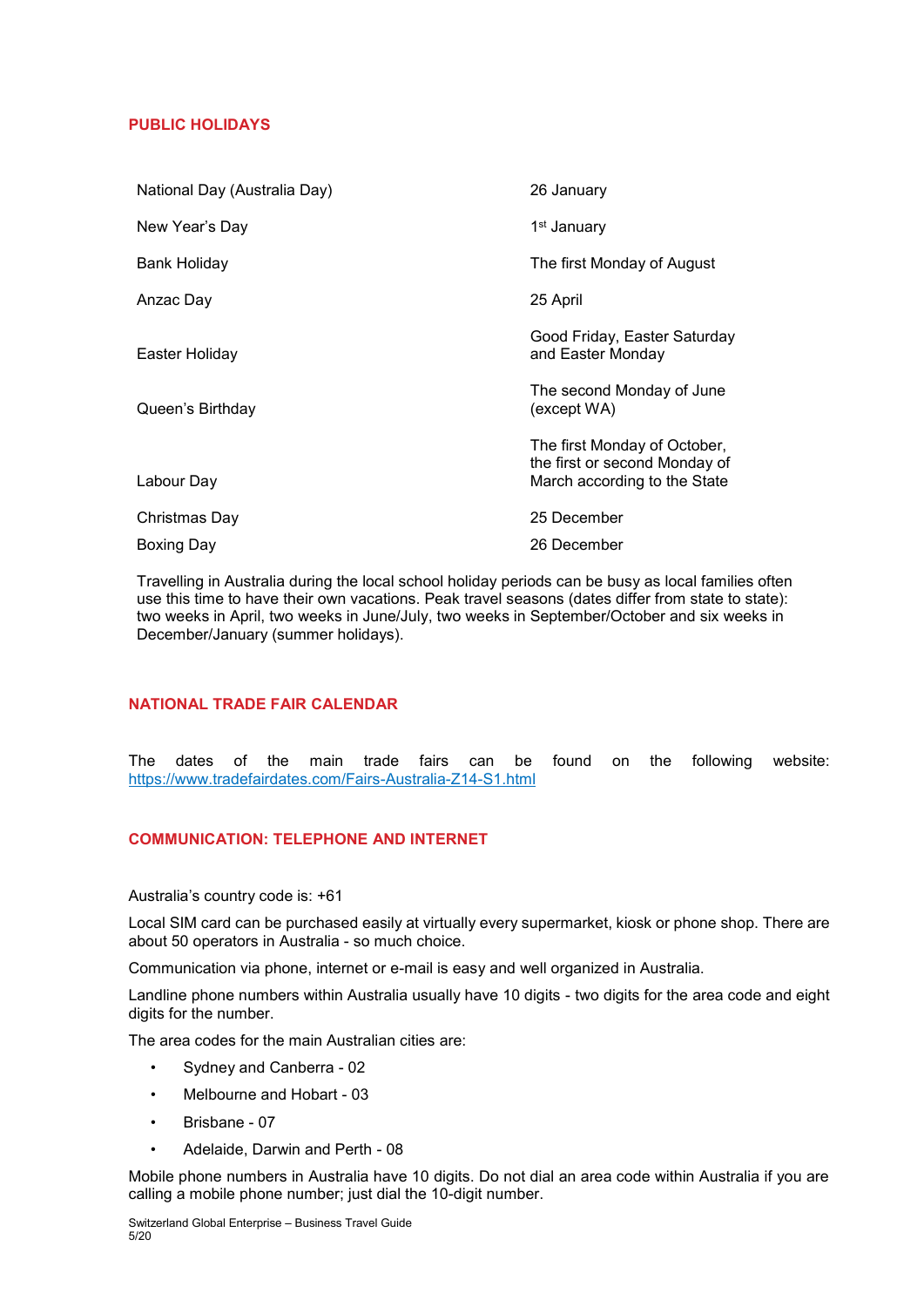The outgoing IDD (international direct dialing) code from within Australia is 0011.

- If you are calling from a landline dial 0011 first, then the number, but leave out the zero in front of the area code before the number. Here is an example: If you were calling a phone number in Switzerland with county code +41 and in Bern, which is area code 031, you would dial: 0011 41 31 ……..
- From a mobile phone just dial +41 31 xxxx

## **Cell Phones**

Australia uses the 900MHz and 1800MHz GSM bands for mobile phones. Before you arrive in Australia, check that your phone will work on these bands and that your phone is "unlocked" (by your mobile phone provider). If your phone is marketed as "GSM", "tri-band" or "quad-band", it is a good bet your phone will work, but check before you leave to avoid any problems once in Australia.

If your phone works on these bands, you have three options for making/receiving calls in Australia:

- Using your existing SIM card
- Buying an international prepaid SIM card from your service provider before you leave
- Buying a new SIM card, once you get to Australia (pre-paid or plan)

If you are using your existing SIM card, the only thing you need to check is if your service operator has enabled "roaming." This will allow you to use the networks in Australia with your existing SIM card. There are usually very high call charges for this though, so be careful. Check with your service operator before you leave.

Internet is easily accessible and there are no restrictions in Australia.

## **ELECTRICITY SUPPLY**

## **Electricity plug and socket:**

The plugs in Australia have two flat metal pins shaped like a "V" and some may contain a third flat pin in the center, according to the photo below:



The voltage in Australia is 230 V with a frequency of 50 Hz.

Travellers from most nations in Asia, Africa and Europe should have appliances that work on the same main voltage as Australia - therefore you will not need a voltage converter. Notable exceptions to this are Japan, USA and Canada, which uses 100/120V 50/60Hz. Please note, however, that you will require a power adaptor.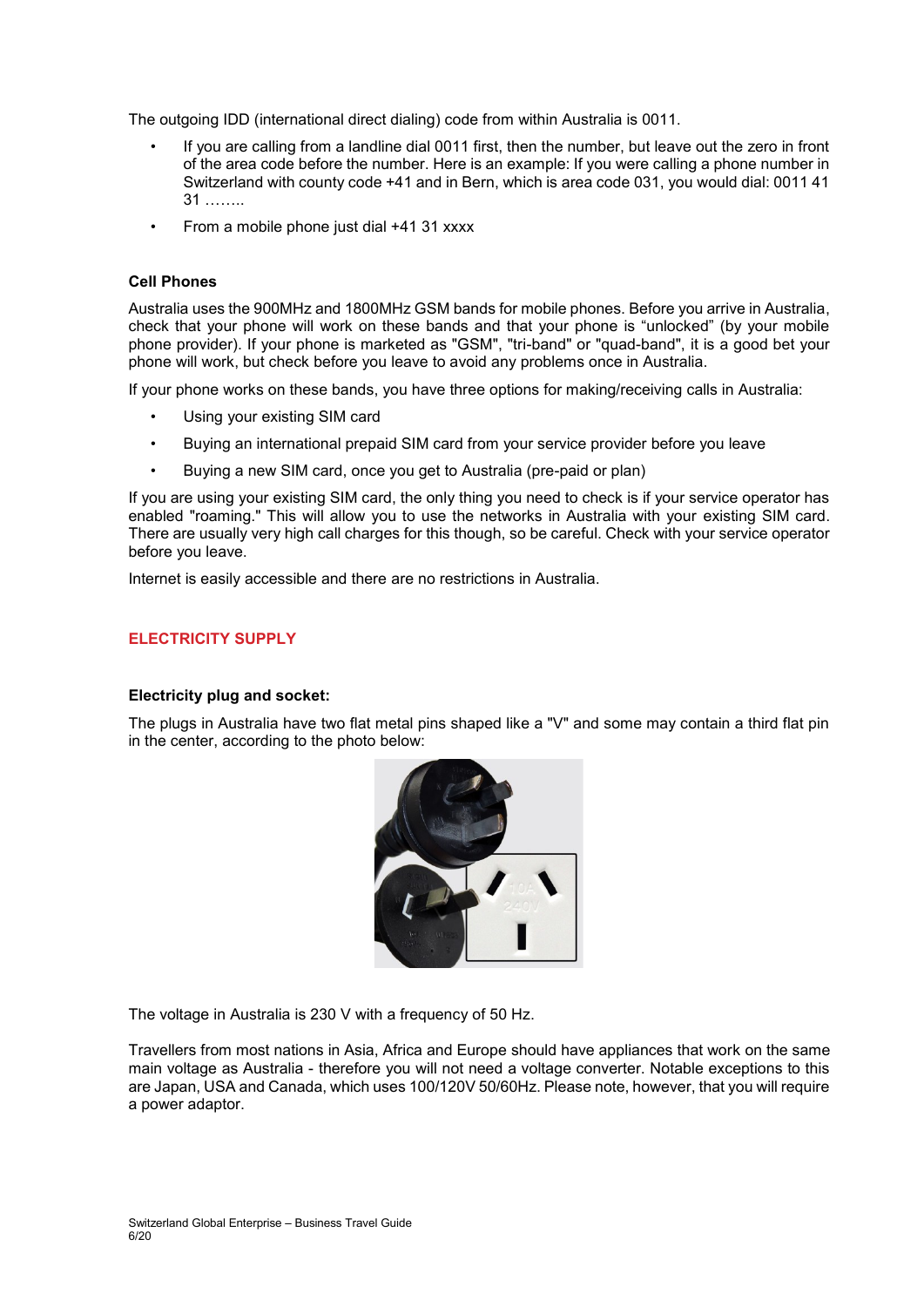## **METHODS OF PAYMENT**

National currency in Australia is the Australia Dollar (AUD or A\$).

Australian dollar notes are available in \$ 5, \$ 10, \$ 20, \$ 50 and \$ 100 denominations. Coins are available in 5c, 10c, 50c (silver coloured), 1 dollar and 2 dollar coins (gold coloured) denominations.

Exchange rate as of February 25, 2022: CHF 1 = AUD 1.50 (source: OANDA).

Travellers can carry an unlimited amount of money into and out of Australia. However, when entering or leaving the country you must declare cash in Australian and foreign currency if the combined value is A\$ 10,000 or more, and you must declare non-cash forms of money when asked by an Australian Border Force or police officer.

Currency exchange is available at banks, hotels, international airports, as well as at foreign exchange counters (service fees may be charged). Australian banks offer the same range of services typical in other western nations.

EFTPOS (electronic payment system) is widely available in most Australian shops, restaurants and hotels, allowing you to pay for purchases with your credit or debit card. Merchants may impose credit card surcharges in some places. Automated Teller Machines (ATMs) are widespread, although facilities may be limited in remote towns and the outback. A good tip when travelling to these isolated areas is to carry multiple credit cards and some cash.

Credit cards such as American Express, Bankcard, Diners Club, MasterCard, Visa, UnionPay and JCB are accepted in Australia. Visa or MasterCard can be used everywhere credit cards are accepted. American Express and Diners Club are accepted at major supermarkets, department store chains and tourist destinations.

Traveller's cheques are not widely accepted in Australia. If you do purchase traveller's cheques, it is best to buy them in Australian dollars, as smaller shops, restaurants and other businesses are unlikely to know what the exchange rate is if you present a cheque in a different currency.

For further information and large business finance transaction, please consult the Australian Government Transaction Reports and Analysis Centre [AUSTRAC.](https://www.austrac.gov.au/)

The Reserve Bank of Australia (RBA) is Australia's central bank and manages Australia's foreign exchange reserves. Currency fluctuations are best followed via the stock market, but the official and historical exchange rate information with the Swiss Franc can be found [here.](http://www.rba.gov.au/statistics/historical-data.html#exchange-rates)

Tipping is not necessary in restaurants or places of service in Australia. People rarely leave tips or only do so if they received service that was excellent. It is however always welcome to show appreciation for exceptional service, even if it is not expected. A good rule of thumb is to round your restaurant bill up to the nearest \$5 or \$10 when service exceeds expectations. Servers sometimes do not receive tips included on a credit card, so always try to tip in cash whenever possible. In upmarket restaurants, it is common to tip waiters about 10 % of the bill for good service.

Acceptance of methods of payment:

|                          | everywhere | almost<br>everywhere | limited | not<br>accepted |
|--------------------------|------------|----------------------|---------|-----------------|
| Cash (national currency) | ⊠          |                      |         |                 |
| MasterCard               | ⊠          |                      |         |                 |
| Visa                     | ⊠          |                      |         |                 |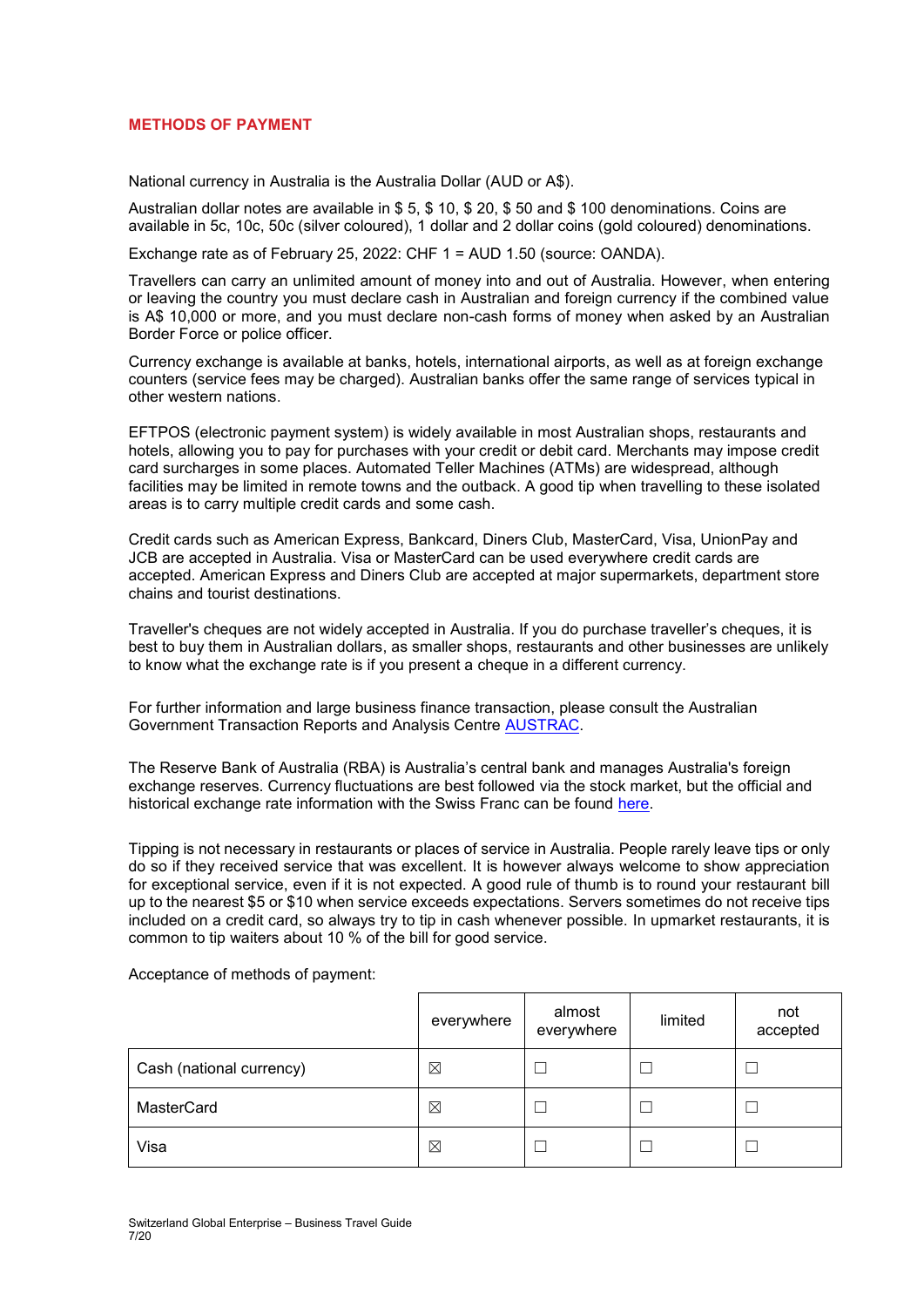| <b>American Express</b> | ⊠ |  |
|-------------------------|---|--|
| Diner                   | ⊠ |  |
| Apple Pay               | ⊠ |  |
| Google/Samsung Pay      | ⊠ |  |

## **DOMESTIC TRAVEL, LOCAL TRANSPORT**

Transport in all of Australia's state capital cities is provided by an extensive network of public transport operating modes, including commuter rail, trams and light rail, rapid transit system, buses and ferries. The quality of the services is good.

For public transport in most large cities and regional areas, contactless payment by pre-paid card (smartcard ticketing system) is the quick and easy way to pay for your trip. In Sydney the card is called **Opa**l, in Melbourne **myki** , in Brisbane **go card**, in Perth **SmartRider** and in Adelaide **metroCARD.**

When travelling interstate, flying is the best way to cover Australia's large distances in a short time. Australia's domestic airlines, including [Qantas,](https://www.qantas.com/au/en.html) [Virgin Australia,](https://www.virginaustralia.com/au/en/) [Jetstar](https://www.jetstar.com/au/en/home) and [Rex,](http://www.rex.com.au/) serve all state capital cities and many regional cities, making it an easy way to travel. Competition between domestic airlines means that some great value fares are available, especially if you book in advance.

Taxi fares are regulated by each state government, based on flag fall, distance, peak time charge and waiting time. In Sydney for instance, the basic fee is A\$ 3.60 (CHF 2.40 @ exchange rate 1.50) and the kilometer price is A\$ 2.19 (CHF 1.46). For standing and waiting time, A\$ 56.68 (CHF 37.78) is charged per hour. These fees are higher on Friday and Saturday between 10:00pm and 6:00am.

Main taxi ride hailing apps can be found among others, on following websites: [Silver Service,](https://apps.apple.com/au/app/silver-service/id353470074) [13Cabs,](https://m.13cabs.com.au/) [Premiercabs,](https://www.premiercabs.com.au/) or [Rydo.](https://www.rydo.com.au/)

Alternatively, ride-sharing services such as [Uber,](https://www.uber.com.au/) [Didi](https://australia.didiglobal.com/) or [Ola](https://ola.com.au/) could be a much reliable and cheaper option.

Main method of payment for taxi or ride-share is by credit and debit card or cash.

There are numerous car rental companies, which have an office at major airports, central city locations, suburbs and resorts, among others:

- o [Avis](https://www.avis.com.au/en/home)
- o [Hertz](https://www.hertz.com.au/p/hire-a-car/australia)
- o [Thrifty](https://www.thrifty.com.au/)
- o [Enterprise](https://www.enterprise.com/en/car-rental/locations/australia.html)
- o [Budget](https://www.budget.com.au/en/home)
- o [Europcar](https://www.europcar.com.au/en-au)

Generally, car rental companies in Australia require drivers to be over 21 years of age. They also need to have a full driving license. Drivers under the age of 24 may need to pay a daily underage surcharge. Young drivers may not be able to hire certain kinds of vehicle and if more than one person is driving the rental car, you will often have to pay an additional driver fee. The rules can differ between suppliers and states.

It is important to check the terms and conditions of your insurance policy. Rental cars in Australia will have an excess amount, which is the sum you will be liable to pay for any damage caused to the vehicle. To reduce your financial liability, you can buy an excess reduction insurance at the car rental counter.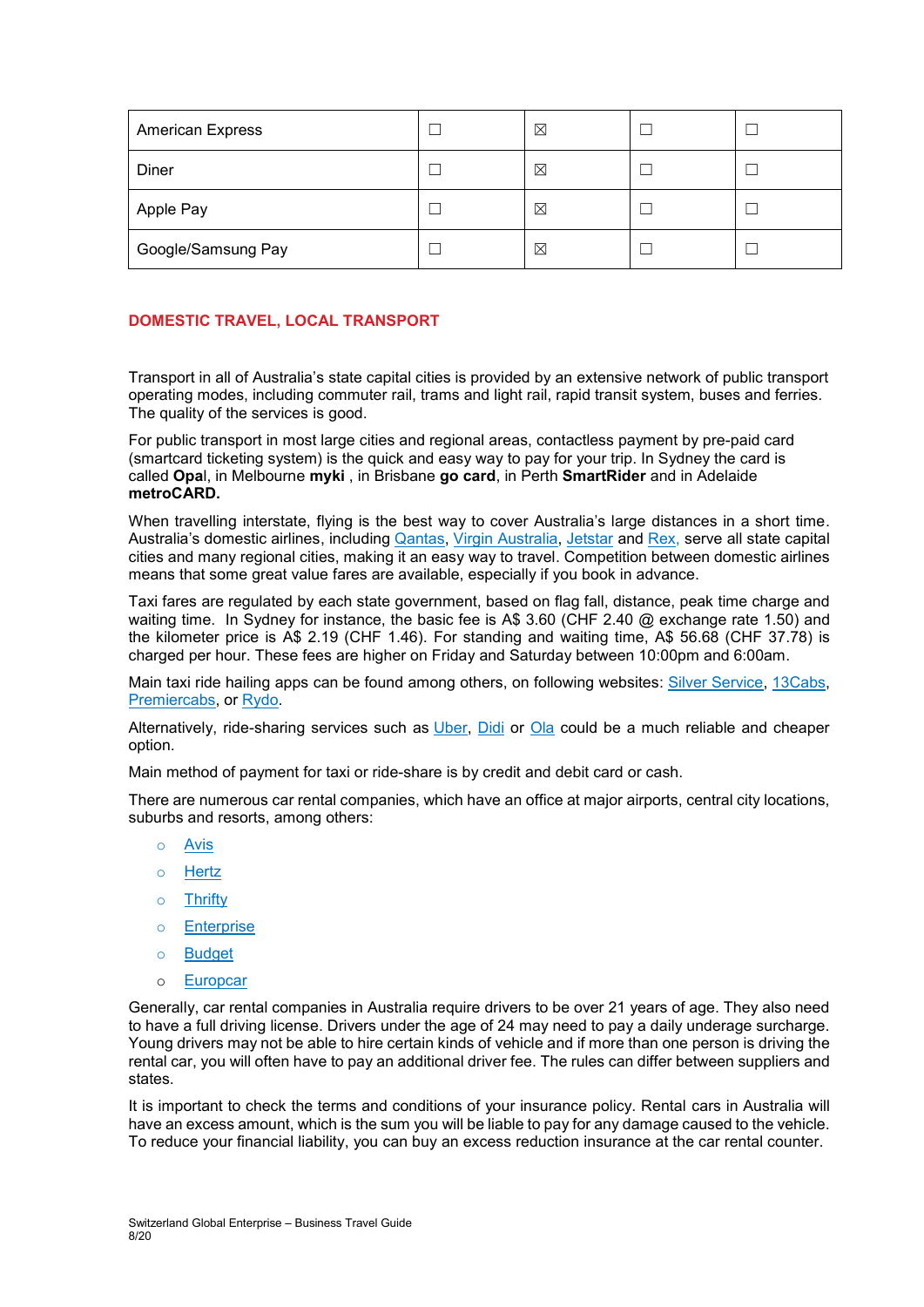You will need a valid credit card with sufficient funds to hire a car in Australia, as the rental car companies temporarily block a refundable security / guarantee amount on your card when you rent a vehicle and until you return it in the same condition.

Car rental companies usually do not allow to drive their cars on dirt and gravel roads or to take them on any island off the coast of Australia unless authorized in writing. Check the terms and condition carefully.

For many visitors, driving on the left-hand side of the road will be a major difference and a challenge. Please note that it is illegal not to wear a seat belt, or to use your mobile phone while driving. There are severe penalties for drunk driving and speeding.

## **ACCOMMODATION, TEMPORARY OFFICE SPACE**

Australia has accommodation for every budget. Ranging from 5-star hotels, luxury resorts to boutique or small hotels and backpackers.

Should your business trip require a longer period of stay and you would like to feel more at home, there are various serviced apartments as well. These apartments generally contain a fully equipped kitchen or kitchenette and laundry facilities.

There are many companies offering short-term office spaces, such as for instance: [Spacely,](https://www.spacely.com.au/office-space/) [realcommercial](https://www.realcommercial.com.au/short-term-workspace/) or [instantoffices.](https://www.instantoffices.com/en/au)

## **LANGUAGES USED FOR BUSINESS**

The language used for business in Australia is English. While generally intelligible, there are many unique Australian expressions, which can be confusing to non-native speakers. Just ask if there is something you do not understand.

Even at an important business level, Australians are generally helpful and will take pleasure in explaining the colloquial jargon. For a brief history about Australian English click [here](https://www.australiaunwrapped.com/the-history-of-australian-slang/) and for a few slang words and phrases click [Australian slang.](http://www.koalanet.com.au/australian-slang.html) With this you will feel at home on your first day Down Under.

## **BUSINESS PRACTICES**

#### **Tips for initiating business contacts:**

Here are a few suggestions on how to obtain business contacts, how to initiate contacts before you go and how to make your first appointments:

- **Switzerland Global Enterprise (S-GE)** is the official Swiss organization for export and investment promotion with offices throughout Switzerland and in 31 countries. S-GE support Swiss SMEs in their international business and help innovative foreign companies to establish in Switzerland. For more information about S-GE, please click [here.](https://www.s-ge.com/en)
- S-GE's worldwide global network includes the **Trade Point Australia**, which is integrated into the Consulate General of Switzerland in Sydney. This office assist Swiss SMEs with trade and import advices and business contacts in Australia. For more information about Trade Point Australia and contact details, please click [here.](https://www.s-ge.com/en/company/trade-point-australia)
- The Science, Technology and Higher Education Office of the **Embassy of Switzerland in Canberra** can help with advice and contacts regarding Universities and Research Institutes. For inquiries, please send an email to the Embassy: [canberra@eda.admin.ch.](mailto:canberra@eda.admin.ch)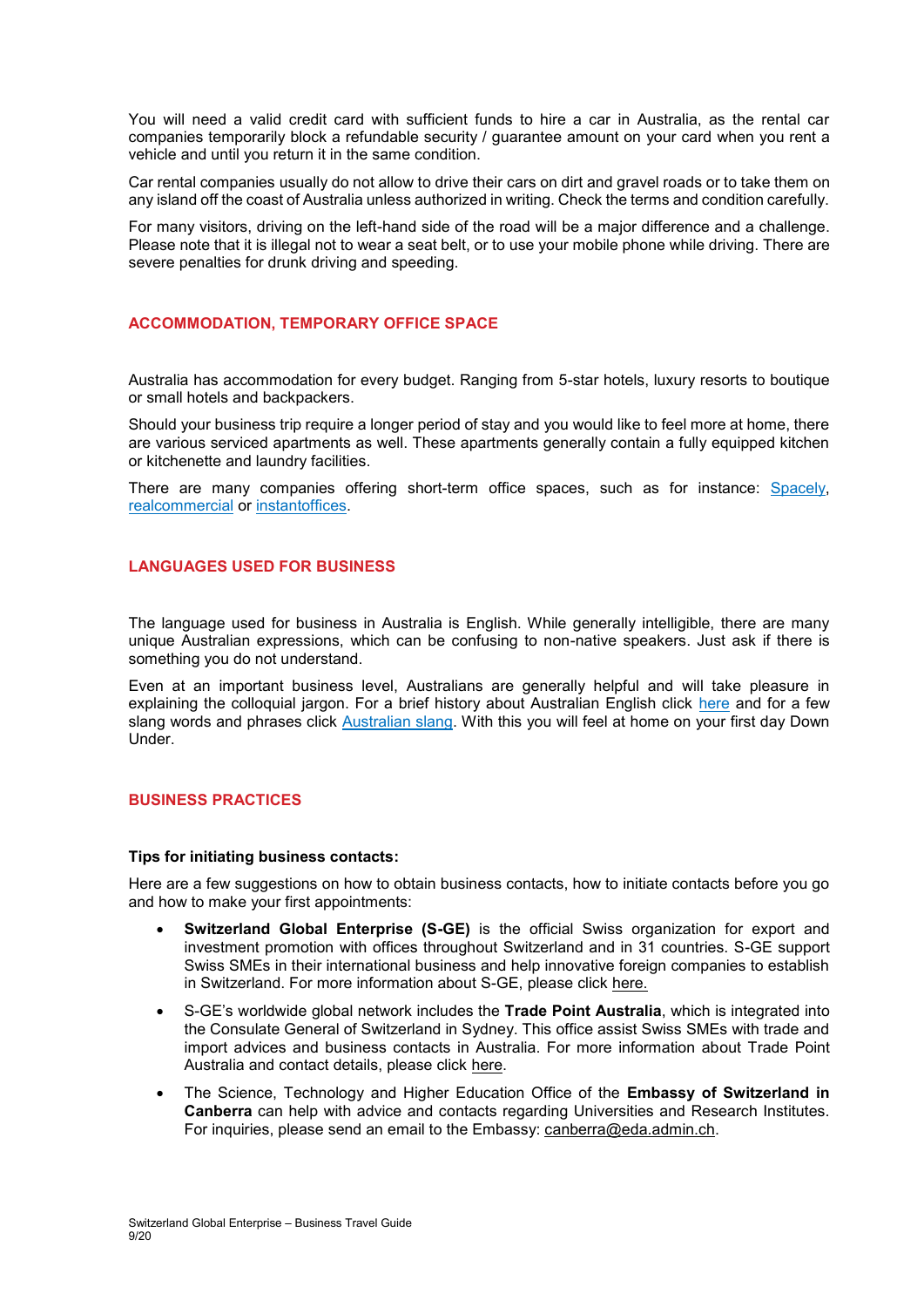## **General Business Practice:**

Australian business culture is collaborative, reflecting an egalitarian approach to life. Australians value and appreciate strong work ethic and the principles of courtesy, formal relations, mutual confidence and respect.

Business travellers will quickly realize not to be too self-promoting when presenting to Australians. A hard-sell approach can often be misconstrued as bragging and can provoke a negative response. A factual description of issues will be far better received than a more hyperbolic approach. They are rarely intimidated by others' status of importance and speak plainly when conveying their ideas.

Australia's focus on egalitarianism and individuality strongly influences corporate structure and hierarchy. Organizations tend to be fairly non-hierarchical and by all appearances, managers may seem to simply be another member of the team as they only keep a marginal power distance and the business culture prefers a more collaborative approach to work. Therefore, managers and subordinates alike will give their input and consider the options before reaching a final decision. Despite an overall results-orientated outlook towards business, the decision-making process can sometimes be a slow and extended one, which should not be rushed or hurried.

Australians usually get down to business quickly with a minimum amount of small talk. Indeed, time and efficiency are of the utmost importance when conducting business meetings. Australians generally appreciate brevity and are not impressed by too much detail. A presentation should be straight-forward and open, and backed with facts and figures.

Australians are direct communicators who are likely to be open if they disagree with you. This is not to say they will be rude (they will usually be diplomatic in their approach), but expect them arrive straight to their point without euphemism. You should not hesitate to debate and defend your point of view, but any exaggerated claims should be avoided. Australians favour a win-win negotiating style so proposals should be presented with acceptable terms. During this process, it is imperative to avoid confrontations or pressure tactics or to come with preconceived ideas or ready-to-use solutions.

Because of their matter-of-fact approach, Australians do not feel it necessary to build personal relationships before doing business, particularly at the first meeting. They will be more interested in your experience, credentials and the longevity of your company. Nevertheless, Australians are open to cultivating business friendships, especially in the long term. They enjoy building rapport so long as it does not seek to compromise either person's position in negotiations.

When faced with a problem, Australians tend to seek a quick resolve and move on rather than reflect on what has happened. They generally do not like to dwell on past errors. Reliability is strongly valued in business culture, therefore when promises are not kept or business falls through, it is often remembered.

## **Scheduling Meetings:**

Meetings in Australia are relatively easy to schedule on almost all organisational levels. You will find that many executives will be pleasant, approachable, and willing to meet in order to discuss business. Please do not expect to meet anyone without an appointment, as it usually does not matter how important or well know someone is in this country.

Make a meeting appointment at least two weeks ahead of time, and indicate what its objectives are beforehand as well. If you already have a written agenda, people will appreciate you sharing it with them prior to the meeting. Appointments must be confirmed by calling a couple of days beforehand.

Australians are well known for their laid-back culture and lifestyle, but are usually very punctual with business appointments. Tardiness reflects badly in a professional setting, so make sure to arrive on time or slightly early. If you are chairing the meeting, it is more crucial to start punctually. Being casually late is not customary for business meetings.

Proceedings should follow the set agenda, but it is likely that first meetings will serve the primary purpose of determining familiarity and trustworthiness. Therefore, people will be less concerned with getting to know you personally and more interested in learning about your credentials and ideas.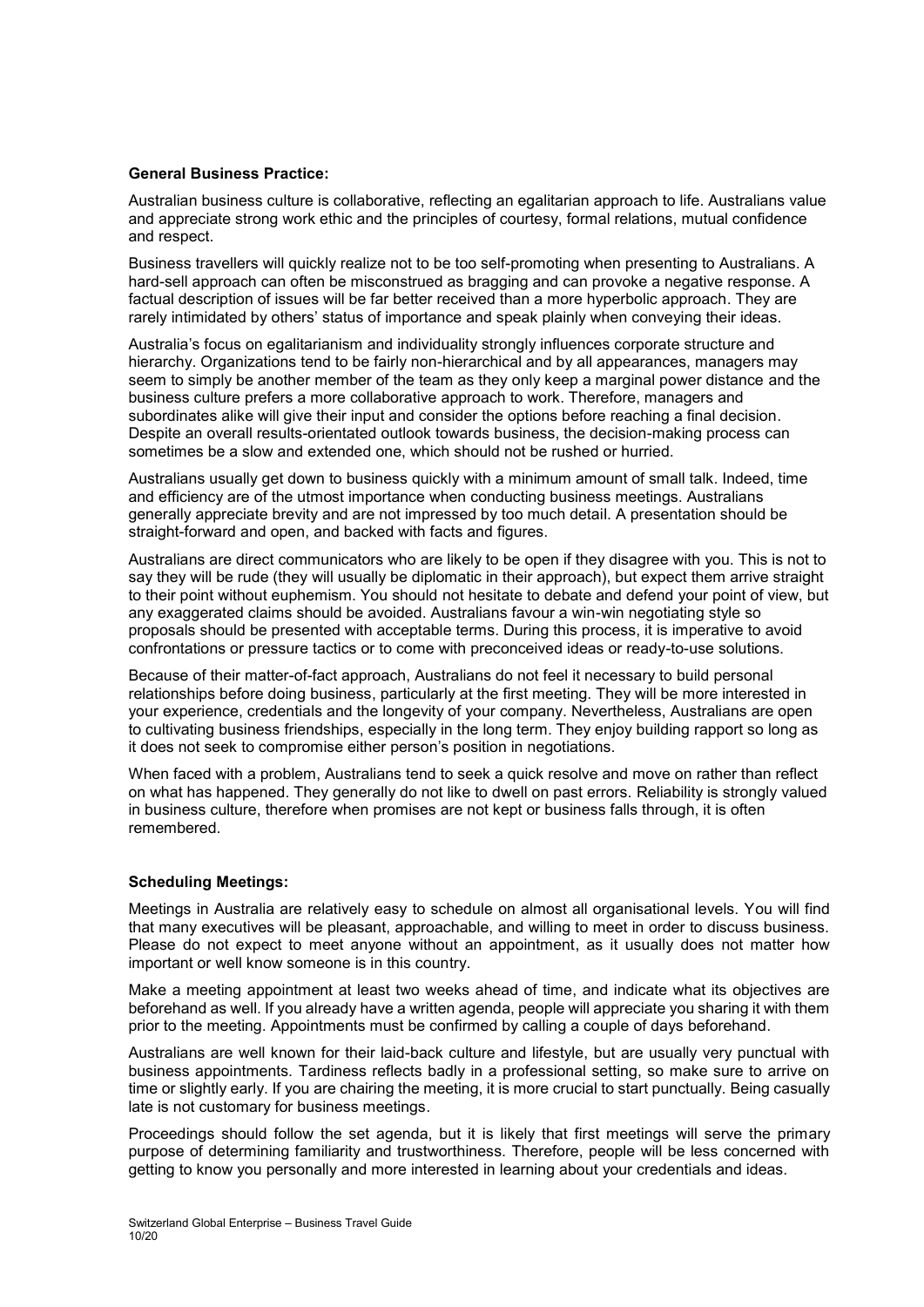It is recommended to avoid December/January (6 weeks; summer holidays), April (2 weeks), June/July (two weeks), September/October (two weeks), which are periods when people often take their vacations. School holidays are regulated by individual states and territories and vary from a region to the other.

## **Business attire:**

The Australian business dress code depends on the industry, with banking and finance being the most conservative. In some companies it is acceptable to dress more casually, but if you are not sure about the way to dress when you go somewhere new, it is better to be over-dressed than under-dressed. For initial meetings, it is advised to adopt discreet and stylish, rather conservative dress and to adapt it according to the appointment and the type of industry. Men should wear classic dark suits while women should wear plain suits.

In Brisbane, Cairns, Darwin or other tropical areas, depending on the job function and company culture, men may wear shirts, ties and Bermuda shorts.

People are rarely criticized if someone fails to observe formal etiquette (e.g. forgetting to dress smartly). Being overdressed for a gathering is sometimes considered more embarrassing than being underdressed. Unlike in some other cultures, it is not customary for men to comment on a woman's attire or looks.

## **Introducing yourself:**

When meeting your Australian contacts for the first time, it is customary to give a firm, friendly handshake with a warm smile and eye contact at the beginning and end of a meeting. This is the preferred gesture for both male and female colleague.

When meeting an Australian business partner for the first time, it is advised to use the courtesy titles "Mrs" or "Mr" followed by the name. You may introduce yourself by your full name, but expect your interlocutors to address you by your first name. Indeed Australians usually quickly use first names in all business situations in Australia, but you should wait to be invited to do so. Academic or job-related titles are downplayed and they take generally little part in business situations, except in the medical or academic world.

Business cards are exchanged over introductions without formality. If this is not the case, then they will be given out only if there is a need for another's contact details following discussions. When someone gives you his or her card, do not just shove it in your pocket, but also take time to look at the card, give a positive comment or ask a question. A translation in English on the back of the card is an advantage.

## **Building trust and personal relationships:**

Foreigners are often surprised by how openly and quickly Australians begin to establish the basis for a personal relationship after a first meeting. Indeed relationships in Australia tend to be built on camaraderie rather than hierarchy. In this way, people tend to show respect to friends and peers through gestures of equality instead of deference.

Australia is one of the very few cultures in the world in which humour is all-pervasive in business situations. Australians typically appreciate a good sense of humour and may use it throughout dealings to lighten the setting. Reciprocate this to build a good atmosphere for discussion and take the time to exchange pleasantries. Asking about your partner's previous evening or weekend will help you building trust and establish a good relation. If an Australian teases you, reply with good humour and show that you are not disconcerted by it. Indulging in their jokes like this will show, in a nonarrogant way, that you are self-confident but do not take yourself too seriously. Lightly teasing them back will also be received cheerfully. In addition, do not be surprised if they use informal language that would be considered unprofessional in your own country (e.g. swearing can be common).

However, while meetings may seem casual, they are still taken very seriously and you should never underestimate an Australian senior manager because he or she uses humour.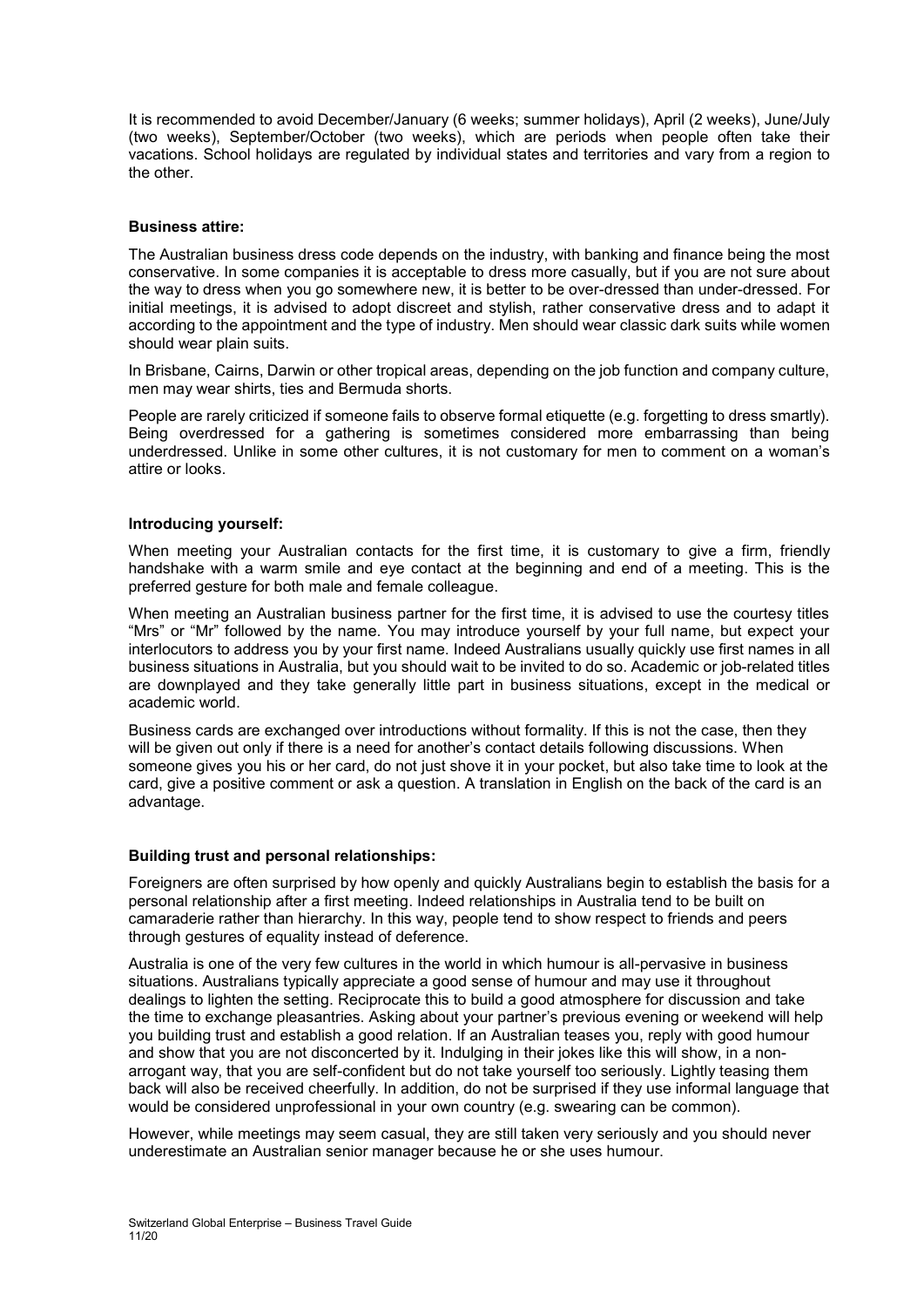There is no set tradition for business entertaining in Australia, but business lunches or dinners generally occur when the relation is already established. Professional life is often not very strictly separated from private life.

In meetings and negotiations, Australians can come across as relaxed. However, beware they are tough and direct business people. Sometimes this directness comes before diplomacy and therefore can be considered quite blunt on occasions, especially by people from those cultures in which the majority are wary of speaking plainly for fear of creating a negative emotional impact.

Business meetings are sometimes held around, during, before or after an important sporting event. In business, Australians tend to be receptive to sporting analogies because they love sports, especially the ones played or watched most frequently, and are passionate about them. Knowing what sports Australians are particularly interested in can also be an advantage in professional or private discussions. For more information about Australian Sports click [here.](https://en.wikipedia.org/wiki/Sport_in_Australia)

## **Australian Do's and Don'ts:**

Do's

- Do arrive on time to a meeting or slightly early. Tardiness reflects badly in a professional setting. If you are chairing the meeting, it is more crucial to start punctually.
- Do engage in some initial "small talk" before a business meeting begins, break the ice with a few minutes of social chat. Australians use this as a way of establishing rapport with their colleagues and is an important part of business etiquette. This should usually only be about impersonal topics (such as the weather) to avoid intruding on others' private lives.
- Do keep a certain amount of distance when in conversation with your Australian counterparts. Personal space is greatly valued in Australian culture.
- Do maintain good, direct eye contact with your Australian colleagues during all business meetings and conversations as this helps to establish trust and reflects confidence.
- Do speak plainly in meetings and negotiations, and expect that what you say will be taken literally. Do not "beat around the bush" and be straight forward.
- Do appeal to your counterparts' common sense during negotiations and be clear about your intentions. Support them with facts and figures, avoiding claims that you cannot demonstrate.
- Do give the impression that everything is well managed and under control. Australians like to feel relaxed about business, no matter what the situation may be.
- Do aim for a win-win outcome, as an even deal will create better chances of future business with Australians. Keep a measure on how much you criticise them directly.
- Do try to be yourself. Australians warm most to those who seem genuine and comfortable with themselves.
- Do drink with Australians (if you can), relax and enjoy yourself in casual settings. They tend to bond quickly with people they 'click' with in informal social situations.
- Do respect the natural environment, wildlife and land of Australia. Protection of the country's ecology is very important to many Australians.

## Do not's

- Do not be overly combative or argumentative. Australians tend to avoid the company of people who are too opinionated and may consider them a controversial character and be less enticed to keep your company.
- Do not over-exaggerate or boast about your company's abilities or build up business information. Self-importance is not a favoured quality in Australian culture; therefore, you should remain modest and unassuming at all times.
- Do not use aggressive sales techniques during negotiations as your Australian business colleagues will dislike being pressured and may be put off by this approach.
- Do not boast or make ostentatious comments that give the impression that you see yourself as superior to others. Australians will find this contrived and obnoxious.
- Do not be too conscious or constrained by rules as this could potentially make you seem untrustworthy or likely to 'dob' on them.
- Do not discuss aspects of your personal life during business negotiations. Privacy is an important element of everyday life in Australia.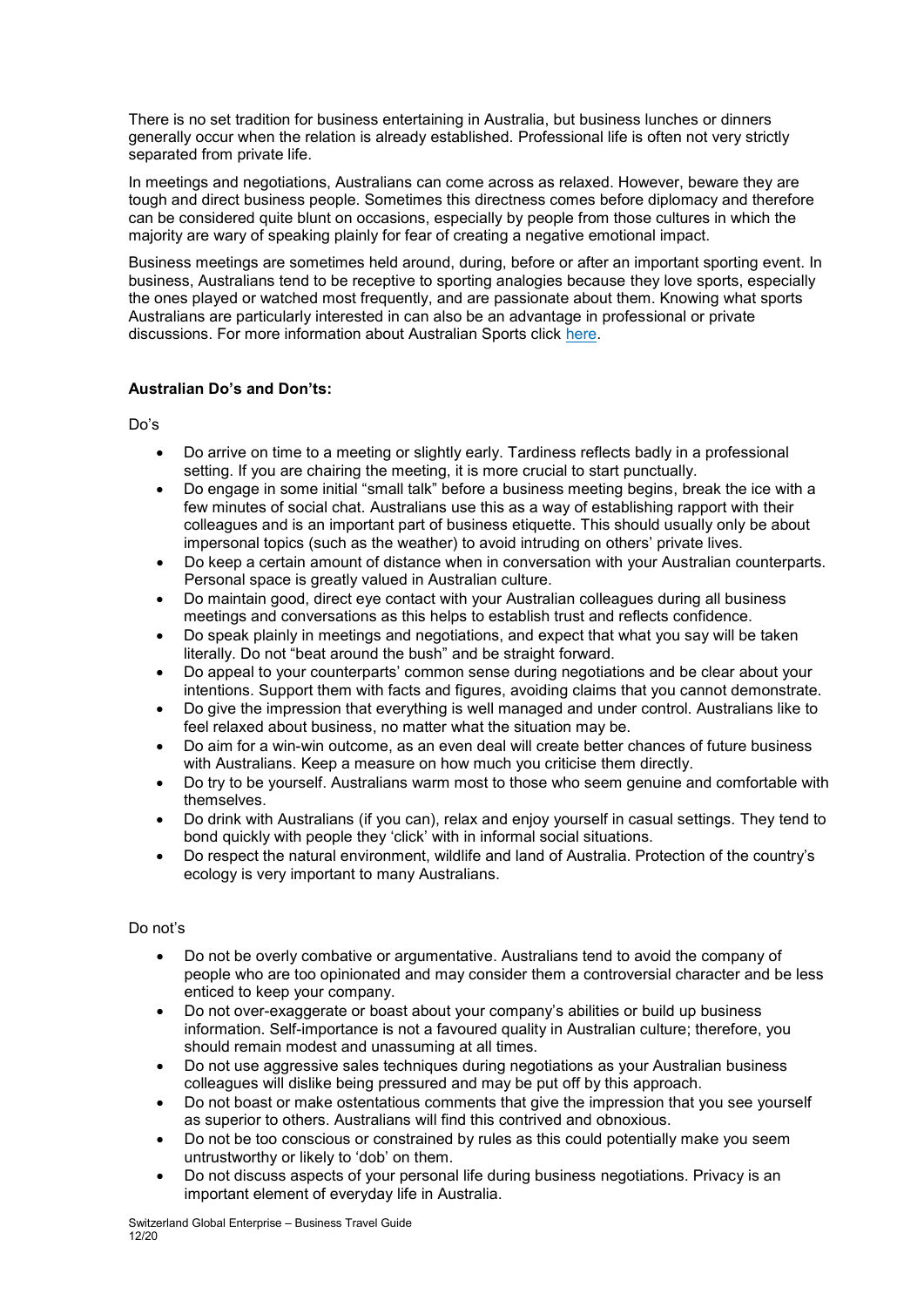## **Offering and accepting gifts and invitations:**

While giving gifts in business is not expected, it is greatly appreciated and admired when one does so. However do not bring gifts on your first visit to an Australian partner. Once the business partnership is established, this can be discussed with your business counterparts.

If you decide to give a gift, make sure it does not seem to be an attempt at bribery. For example, gifts given to a partner while waiting for them to come to a decision would seem improper. On the other hand, gifts given at the sealing of a deal or closure of negotiations are seen as congratulations.

Gifts to employees of government-funded organisations may only be accepted if they have a low dollar value, and may have to be declared to the Human Resources or finance department in advance.

#### **Sensitive topics:**

Be aware that the Indigenous minority of Australia are the original custodians of the land and recognize the impact colonization has had on their people. Do not mention the divisive topics of Australian society (e.g. Indigenous affairs, refugees) unless you are approaching it with sensitivity and are prepared to hear adverse opinions.

On a general cultural level, Australians tend to avoid overt displays of religiosity. There is not a common public religious rhetoric (such as 'God bless America' or 'God save the Queen') that correlates Australian national identity with Christianity. Indeed, it is more common for people to avoid explicitly stating their religious beliefs in the workplace to maintain a distinction between their private and public life. Conversations about religion are usually welcome in private settings and among familiar people. However, public promotion or defensiveness of one's religious views (including atheism) is typically unappreciated.

Women are seen as capable individuals who can help themselves. Therefore, it is not considered wholly necessary for men to open car doors (etc.) for women. Doing so is recognized as very polite and courteous, but can also sometimes be seen as patronizing depending on the circumstance.

As in most developed countries, the following actions or situations can also be considered sensitive or highly inappropriate:

- Ask a direct question about a person's salary or wealth.
- Inquiring about someone's weight or age.
- Commenting on someone's poor manners (can be seen as overly formal).
- In professional settings, punctuality is important in Australia, and people stick to the appointments, engagements and meetings they schedule. If someone expects they will be more than 10 minutes late, they usually text or call the person to let them know in advance.
- Considerable effort is put into being fair to everyone in social interactions. Therefore, it is considered bad taste to ask someone to do anything you would not do yourself.
- People who hold themselves in higher esteem than their friends are quickly reminded of their place.
- Australians tend to strongly dislike it when friends or business partners knowingly put them in awkward situations that oblige them to do something without having necessarily wanted or offered to.
- If there is a line, never cut it and always queue and wait for your turn.

## **BUSINESS RISKS**

With one of the most transparent and well-regulated business environments in the world, Australia's political stability and regulatory framework provides generally investors with confidence and security.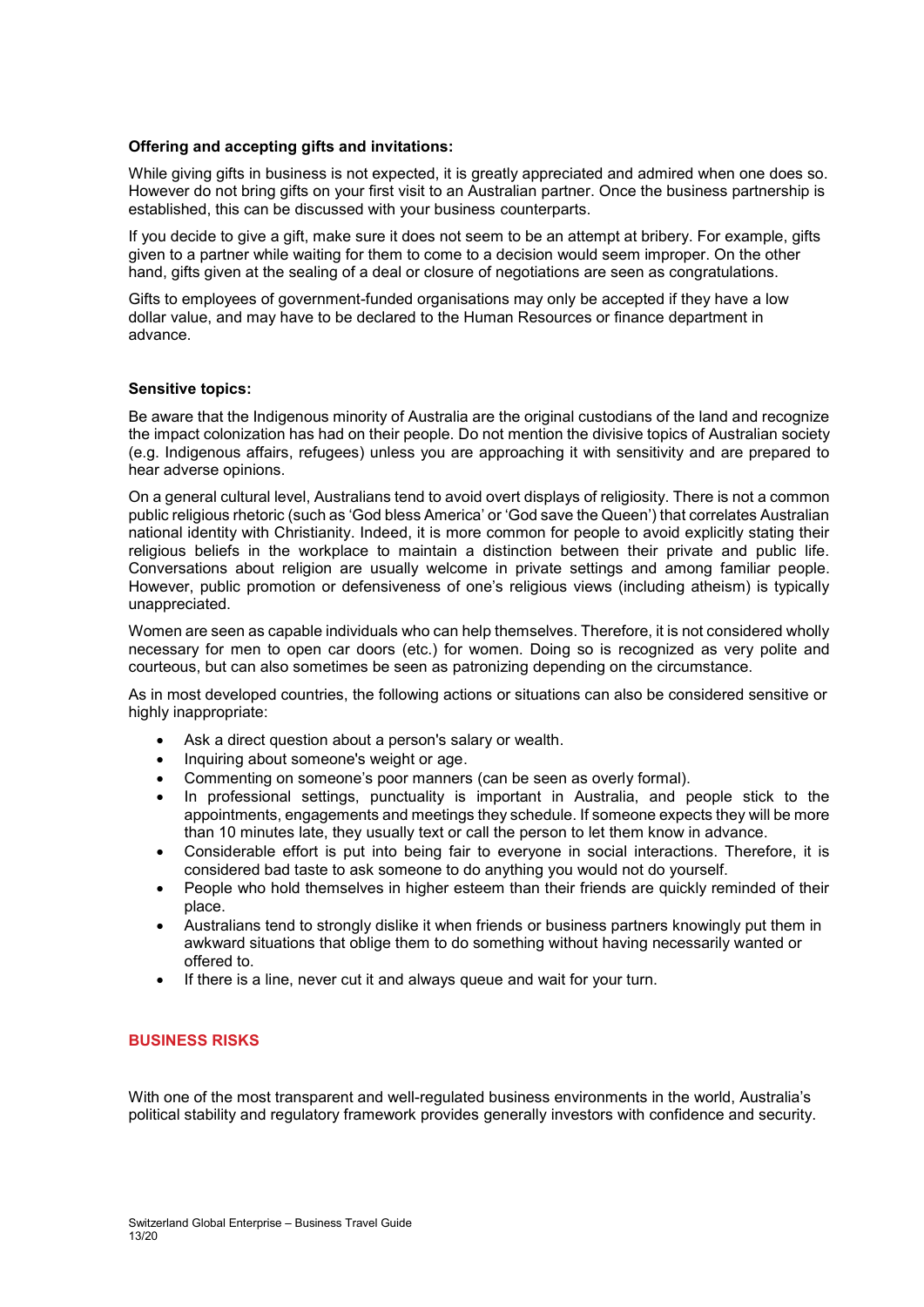## **Doing Business:**

Doing business in Australia is easier than in many other countries. Australia is ranked 12<sup>th</sup> in the 2022 [Index of Economic Freedom](https://www.heritage.org/index/ranking) (Switzerland = 2nd), 6th (Switzerland =  $2<sup>nd</sup>$ ) in the Global [Entrepreneurship Index \(GEI\) 2019.](https://thegedi.org/global-entrepreneurship-and-development-index/-) With almost half of all Australian firms active in innovation, the country is ranked  $25^{rd}$  (Switzerland = 1<sup>st</sup>) in the [Global Innovation Index 2021](https://www.wipo.int/edocs/pubdocs/en/wipo_pub_gii_2021.pdf) of the World Intellectual Property Organization (WIPO).

## **Corruption:**

On the [Global Corruption Index 2021](https://www.transparency.org/en/cpi/2021) from Transparency International, Australia ranks 18th out of 180 countries, receiving a score of 73 (Switzerland =  $7<sup>th</sup>$  with a score of 84). The results are given on a scale of 0 (highly corrupt) to 100 (very clean). This perception suggests that Australia's public sector is relatively free from corruption.

## **Bribery:**

Australia, like many countries around the world, is becoming increasingly active in investigating suspected bribery both within and outside their borders and bringing enforcement action. Organizations need to be conscious of anti-bribery legislation, have policies and procedures in place to comply with that legislation and take steps to ensure that compliance is embedded within the organization's culture.

Anti-corruption and anti-bribery laws are divided between commonwealth laws that apply territorially (within Australia), and to some extent extraterritorially (outside Australia), and state and territory laws which apply within each state and territory. The primary instruments that influence anti-corruption laws in Australia are as follows:

- the Convention on Combating Bribery of Foreign Public Officials in International Business Transactions, published by the Organisation for Economic Co-operation and Development (OECD);
- the United Nations Convention against Corruption; and
- the United Nations Convention against Transnational Organized Crime.

## **Intellectual Property:**

IP protection in Australia is an important consideration for companies looking to do business in this country. Under common law the principal forms of intellectual property protection available in Australia are trade-marks, designs, patents, plant breeder's rights and copyright. All of these forms of protection are governed by legislation. The common law also provides remedies against a person passing off goods or services as those of another, as well as protection for confidential information or trade secrets. Australia is a party to the World Trade Organization's Agreement of Trade-Related Aspects of Intellectual Property Rights, and a signatory to multilateral treaties administered by the World Intellectual Property Organization. Find out more about Intellectual Property and other ways of protecting your business in Australia on the [Austrade](http://www.austrade.gov.au/Invest/Doing-business-in-Australia/Investor-Guide/Running-a-business/Understanding-Australian-business-regulation/Australian-Intellectual-Property-laws/Australian-Intellectual-Property-laws) website and the IP [Australia](https://www.ipaustralia.gov.au/) website.

## **Cyber Incidents:**

The ever-growing reliance on technology in business has only intensified over the past year, with the transition to remote working, a massive jump in online sales and an increase in the transfer of sensitive digital files. Add to this the always evolving sophistication of cyber threats, and it is little wonder that the risk of cyber incidents is high. There are many ways to businesses from cyber threats, including security software, backups, encryption and continual training of staff. Nevertheless, there is a need to be proactive and vigilant in Australia and many countries worldwide as the cyber landscape changes rapidly.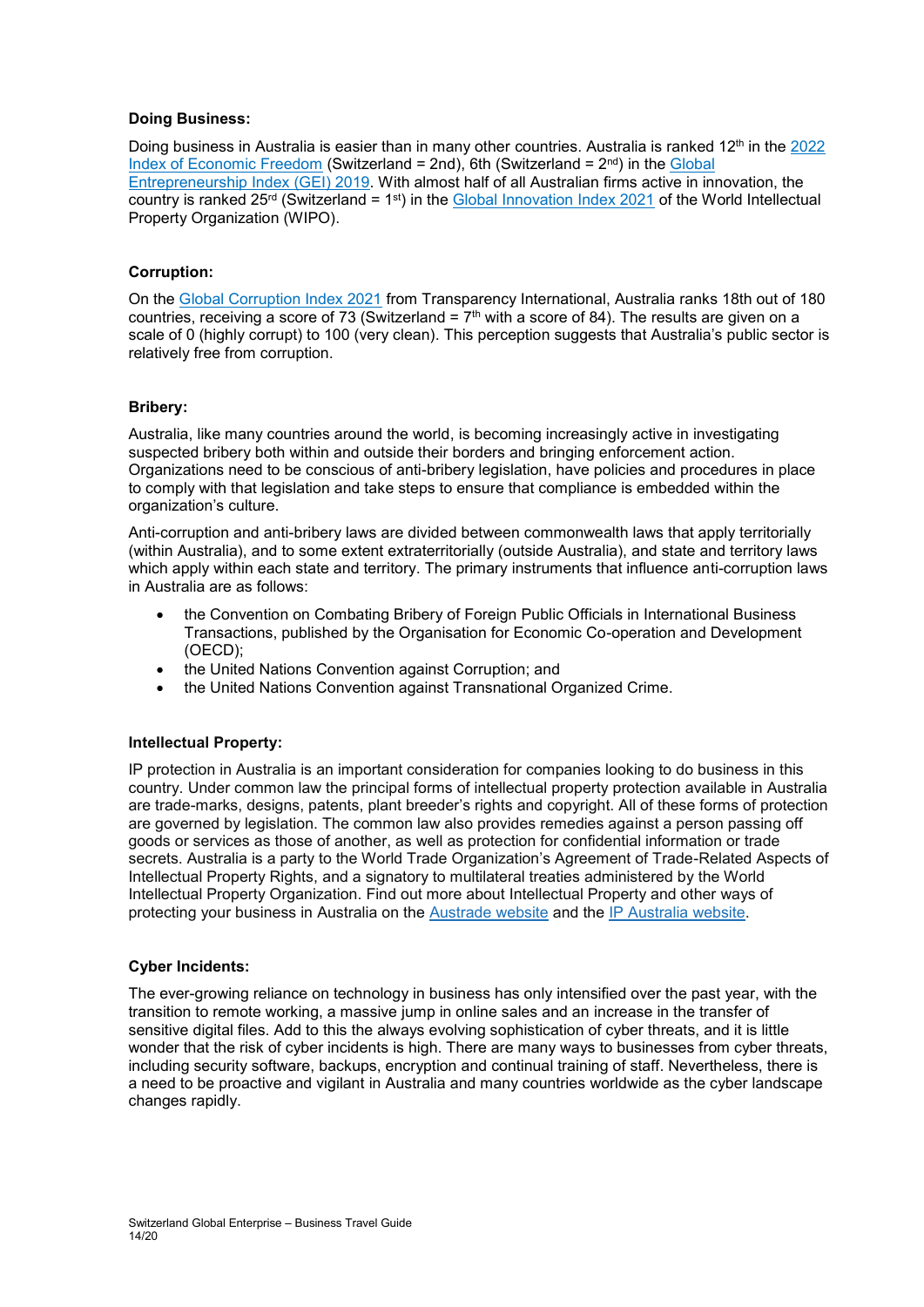## **Natural catastrophe:**

After devastating bushfires in 2020 and floods in 2021 and 2022, natural catastrophes have to be taken into consideration in Australia, as they can not only cause significant losses on the ground, it can also result in businesses being unable to resume operations and service customers for some time. Although almost impossible to predict, the impact of natural catastrophes can be minimized by preparing and maintaining a solid business continuity plan, if it was impacted by a storm, flood, cyclone or wildfire.

## **Swiss Export Risk Insurance SERV**

Country Risk Category (CRC): <https://www.serv-ch.com/en/cover-practice/>

| Country   | <b>CRC</b> | <sub>cc</sub><br>$\circ$ | Public          |                  | <b>Bank</b>     |                  | Private         |                  | <b>Restrictions</b><br>€ | Sustainable<br>Lending |
|-----------|------------|--------------------------|-----------------|------------------|-----------------|------------------|-----------------|------------------|--------------------------|------------------------|
|           |            |                          | ST <sup>°</sup> | MLT <sup>®</sup> | ST <sup>°</sup> | MLT <sup>O</sup> | ST <sup>°</sup> | MLT <sup>O</sup> |                          |                        |
| Australia | HI         |                          | restricted      | open             | restricted      | open             | restricted      | open             | Subsidiarity             | No                     |

CRC HI = High-Income OECD and Eurozone countries with premiums partly as per market prices.

CC: Consensus Category (according to GNP per capita). Max. credit period for CC1: 5 years (or 8.5 with prior notification).

Swiss Export Risk Insurance SERV insures political and *del credere* risks involved in exporting goods and services.

[Products for exporters](https://www.serv-ch.com/en/products/products-for-exporters/)

[Product for service providers](https://www.serv-ch.com/en/products/products-serviceproviders/)

[Products for financial institutions](https://www.serv-ch.com/en/products/productfinancing/)

The full range of services and products offered by SERV can be obtained at [www.serv-ch.com.](http://www.serv-ch.com/)

Your contact person in Zurich

## **Verena Utzinger**

Vice President, Acquisition & Representation Tel.: +41 58 551 5515 Email: [verena.utzinger@serv-ch.com](mailto:verena.utzinger@serv-ch.com) Your contact person in Lausanne

## **Dominique Aubert**

Senior Vice President, Acquisition & Representation Tel.: +41 21 613 35 84 Email: [dominique.aubert@serv-ch.com](mailto:dominique.aubert@serv-ch.com)

## **IMPORT OF SAMPLES AND CATALOGUES**

Section 162A of the Australian Customs Act 1901 regulates goods that qualify as temporary importation, in line with intergovernmental agreements and conventions to which Australia is a signatory. Among others, commercial samples and goods imported for display or use at events, fairs and exhibitions qualify for temporary importation

Goods that qualify as temporary imports may be imported either **under ATA carnet** or under security where a security is lodged with us at the time of import. These goods may be temporarily imported into Australia for a period of up to 12 months without the payment of duty or taxes provided certain conditions are met. The nature of the goods, what they will be used for while they are in Australia and who is importing the goods will determine whether the goods will qualify.

Importers bringing goods to Australia as a temporary importation must export the goods within the time limit approved and must not sell, loan, mortgage, hire, give away, dispose of or alter in anyway without permission from Australian Border Force.

Details can be found on the website of the Australian Border Force: [temporary importations.](https://www.abf.gov.au/importing-exporting-and-manufacturing/importing/how-to-import/temporary-imports)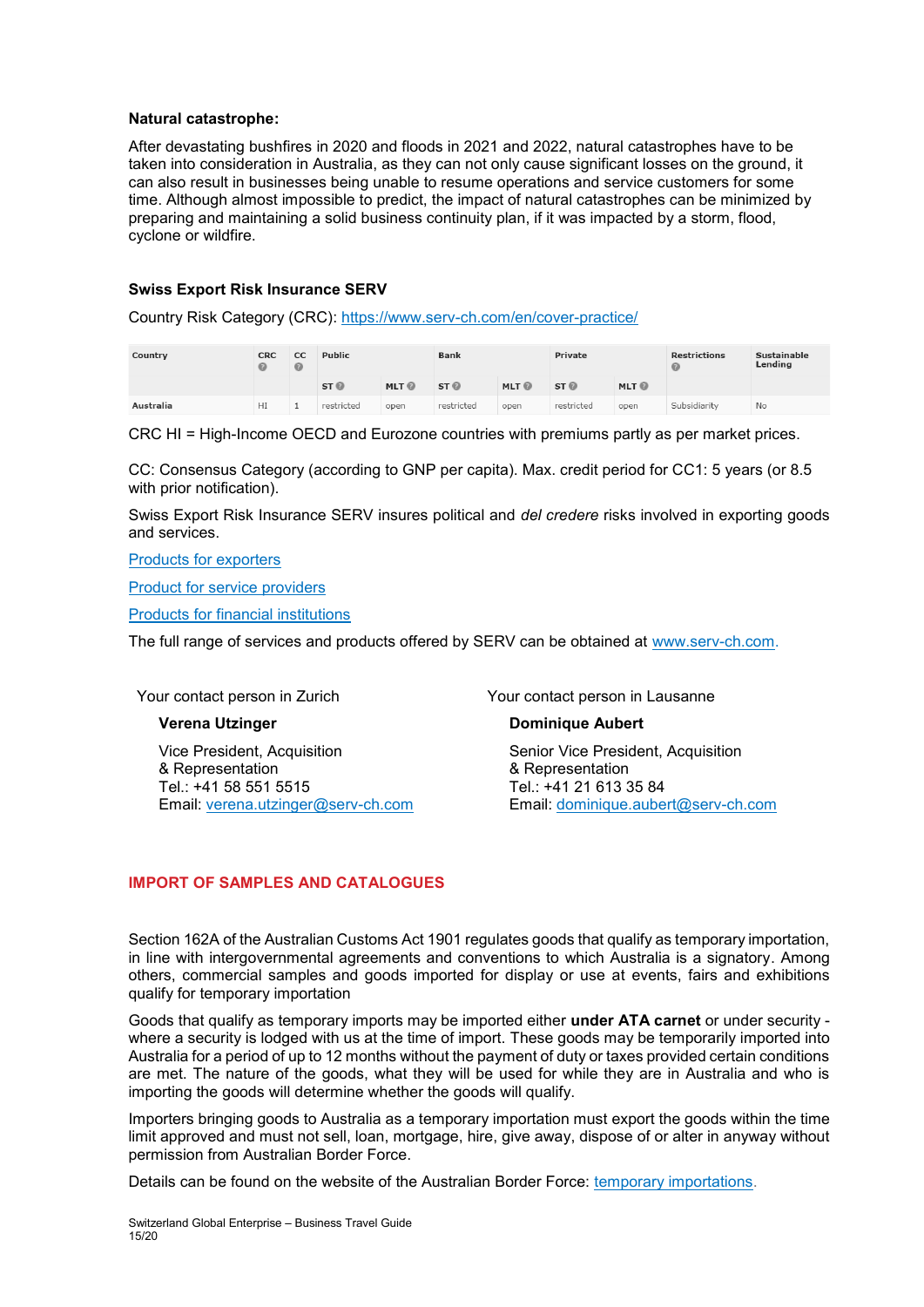## **USEFUL LOCAL WEBSITES, ADDRESSES, EMAIL AND TELEPHONE NUMBERS**

Business News Australia [www.businessnewsaustralia.com](http://www.businessnewsaustralia.com/)

The Australian <https://www.theaustralian.com.au/business>

ABS News Australia <https://www.abc.net.au/news/business/>

Business news News.com.au <https://www.news.com.au/finance>

> Financial Review <https://www.afr.com/>

Business News <https://www.businessnews.com.au/>

Customs hotline [Australian Border Force](https://www.abf.gov.au/help-and-support/contact-us/) +61 2 6196 0196 Use online

services & guides)

Police, Fire department and medical emergency **000 (tripe 0)**

## **STATE GOVERNMENT DEPARTMENTS (Trade & Investment)**

New South Wales (NSW) Department of Planning and Environment Phone: +61 2 9338 6600 [www.industry.nsw.gov.au](http://www.industry.nsw.gov.au/)

Queensland (QLD) Department of State Development, Tourism and Innovation Phone: +61 7 3452 7100 or 13 74 68 [www.statedevelopment.qld.gov.au](file://///fileSYD/Work/SYD/Open/5_Economy_Finan_Transp_Tour/55_Trade_promotion/551_By_CH/551.20_Switzerland_Global_Enterprise/551.2-07%20S-GE%20Trade%20Point%20Australia%20-%20Manual%20of%20Basic%20Services/2020/www.statedevelopment.qld.gov.au/our-department/state-development.html) [info@dsdmip.qld.gov.au](mailto:info@dsdmip.qld.gov.au)

Victoria (VIC) Invest Victoria Phone: +61 3 9651 8100 [www.investvictoria.com](http://www.investvictoria.com/)

Western Australia (WA) Department of Jobs, Tourism, Science and Innovation Phone: +61 8 6277 3000 [jtsi.wa.gov.au/](https://jtsi.wa.gov.au/) [jtsi@jtsi.wa.gov.au](mailto:jtsi@jtsi.wa.gov.au)

South Australia (SA) Department for Innovation and Skills Phone: +61 8 8226 3821 <https://innovationandskills.sa.gov.au/> [disreception@sa.gov.au](mailto:disreception@sa.gov.au)

Switzerland Global Enterprise – Business Travel Guide 16/20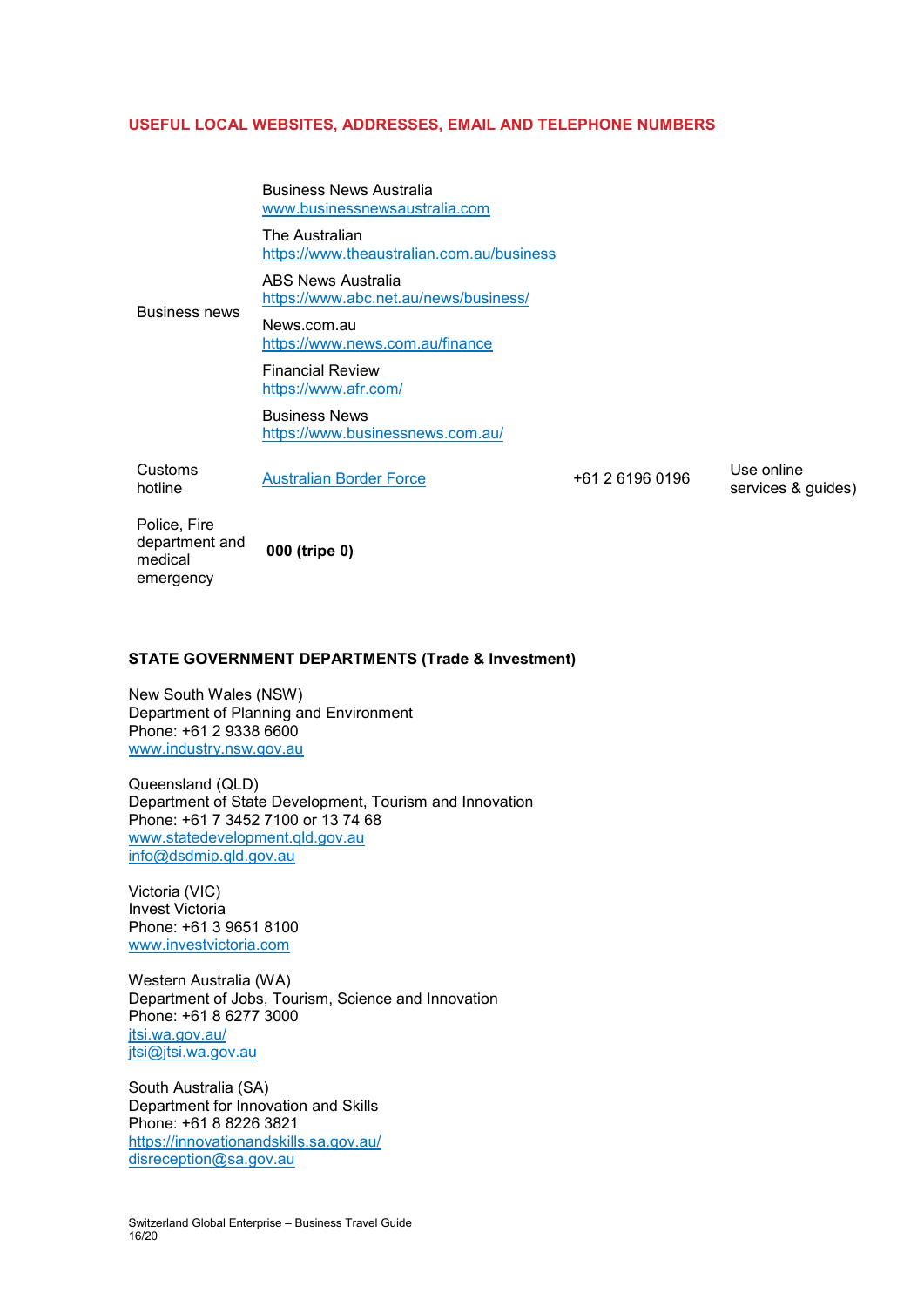Northern Territory (NT) Department of Trade, Business and Innovation Phone: +61 1800 193 111 <https://business.nt.gov.au/>

Tasmania (TAS) Department of State Growth Phone: 1800 030 688 [www.stategrowth.tas.gov.au](http://www.stategrowth.tas.gov.au/) [info@stategrowth.tas.gov.au](mailto:info@stategrowth.tas.gov.au)

## **ADDRESSES OF EMBASSY AND CONSULATES OF SWITZERLAND**

## **Embassy of Switzerland in Canberra**

7 Melbourne Avenue Forrest ACT 2603, Australia Phone: +61 (0) 2 6162 8400 Fax: +61 (0) 2 6273 3428 [canberra@eda.admin.ch](mailto:canberra@eda.admin.ch) [www.eda.admin.ch/canberra](http://www.eda.admin.ch/canberra)

## **Consulate General of Switzerland in Sydney**

101 Grafton Street, Cnr Grosvenor Street Tower 2, Level 23 Bondi Junction NSW 2022, Australia Postal Address: PO Box 282, Bondi Junction NSW 1355, Australia Phone: +61 (0) 2 8383 4000 Fax: +61 (0) 2 9369 1334 [sydney@eda.admin.ch](mailto:sydney@eda.admin.ch) [www.eda.admin.ch/sydney](http://www.eda.admin.ch/sydney)

# **The Science, Technology and Higher Education Office** of the Embassy of Switzerland in Canberra can help with advice and contacts regarding Universities and Research Institutes.

**Trade Point Australia** is integrated into the Consulate General of Switzerland in Sydney. It represents the Swiss trade and investment promotion agency Switzerland Global Enterprise (S-GE). For more information about Trade Point Australia and contact details, please click [here.](https://www.s-ge.com/en/company/trade-point-australia)

| <b>Opening times:</b>                                                   | <b>Opening times:</b>                                                          |
|-------------------------------------------------------------------------|--------------------------------------------------------------------------------|
| Monday-Thursday: 09:00 - 12:00 & 14:00 - 16:00<br>Friday 09:00- - 11:30 | Monday-Tuesday: 09:00 - 12:00<br>Wednesday: 09:00 - 12:00 & 14:00 - 16:00      |
| Saturday and Sunday closed                                              | Thursday: 09:00 - 12:00<br>Friday: 09:00 - 12:00<br>Saturday and Sunday closed |

**The honorary Consulates in Melbourne (VIC), Adelaide (SA), Perth (WA), Darwin (NT), Brisbane (QLD) and Hobart (TAS)** support the Embassy and the Consulate General Swiss in safeguarding Switzerland's interests, foster trade partnerships and act in emergencies involving Swiss citizens abroad. For a detailed list of the honorary Consulates click [here.](https://www.eda.admin.ch/countries/australia/en/home/representations/embassy-in-canberra/honorary-consulates.html)

All requests and inquires must be sent to the Consulate General in Sydney [\(sydney@eda.admin.ch\)](mailto:sydney@eda.admin.ch).

More information about travelling to Australia or living in Australia can be found on the following link of the Federal Department of Foreign Affairs: [Travel Advice Australia.](https://www.eda.admin.ch/eda/en/fdfa/representations-and-travel-advice/australia.html)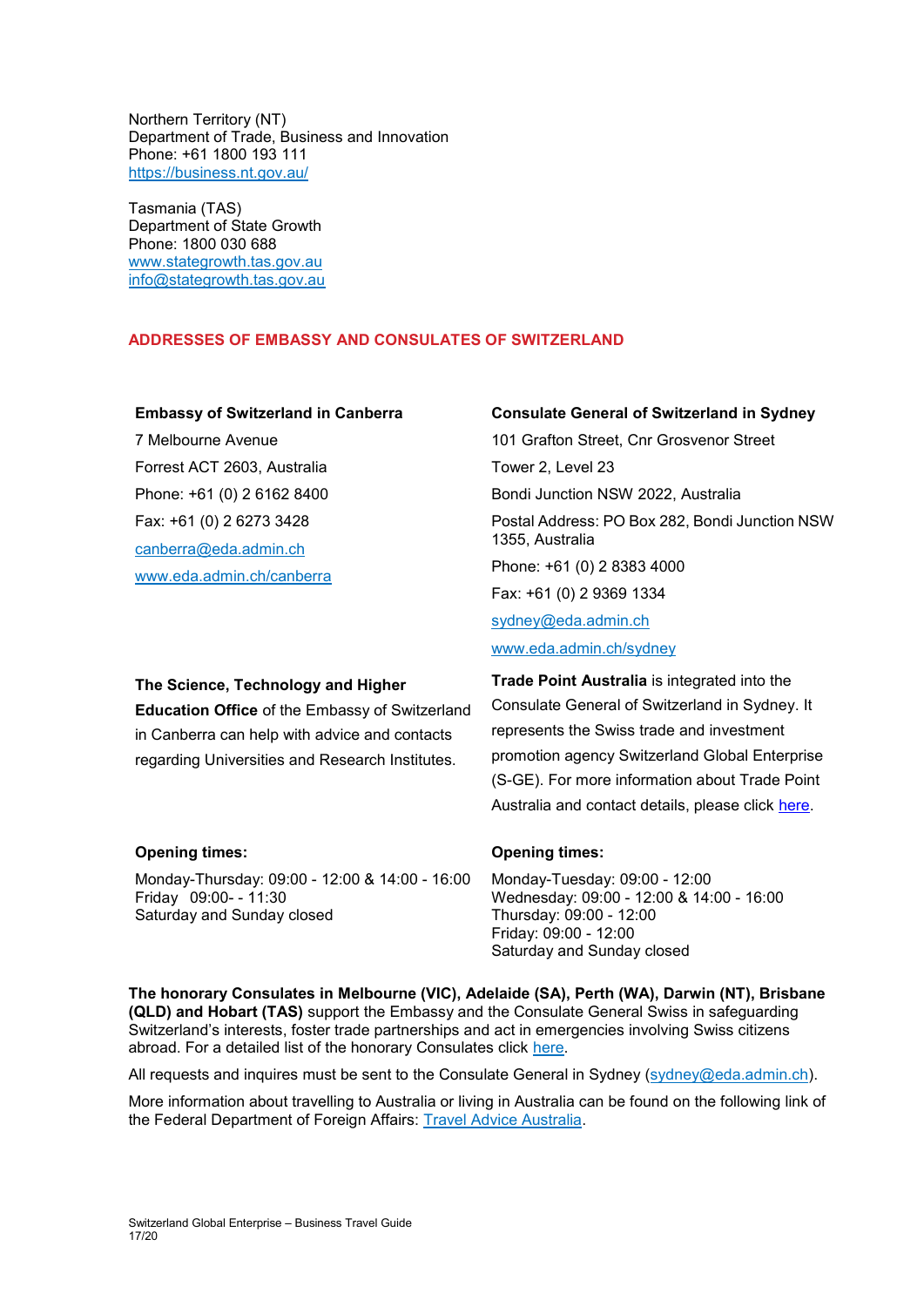## **ADDRESSES BILATERAL, NATIONAL AND LOCAL CHAMBER OF COMMERCE**

- **SwissCham Australia** is the Swiss-Australian Chamber of Commerce located in Sydney. For contact details, please click [here.](http://www.swisscham.com.au/)
- **Australian Swiss Chamber of Commerce ASCC** in Zurich is an independent, not-for-profit bilateral Chamber of Commerce, recognised by the Australian & Swiss business communities located in Switzerland. For more information, please click [here.](http://www.australianchamber.ch/)
- **Business Australia** <https://www.businessaustralia.com/>
- **Business NSW** <https://www.businessnsw.com/regions/NSW-regions> Australia wide location: [Australia Locations](https://www.businessaustralia.com/about-us/our-locations)
- **Canberra Business Chamber** [www.canberrabusiness.com/](http://www.canberrabusiness.com/)
- **Business SA (Chamber of Commerce and Industry of South Australia)** [www.business-sa.com](http://www.business-sa.com/)
- **Chamber of Commerce and Industry of Western Australia (CCIWA)** [www.cciwa.com](http://www.cciwa.com/)
- **Chamber of Commerce Northern Territory (CCNT)** [www.chambernt.com.au](http://www.chambernt.com.au/)
- **Chamber of Commerce and Industry Queensland CCIQ** [www.cciq.com.au](http://www.cciq.com.au/)
- **Tasmanian Chamber of Commerce and Industry (TCCI) [www.tcci.com.au](http://www.tcci.com.au/)**
- **Victorian Chamber of Commerce and Industry** [www.victorianchamber.com.au/](http://www.victorianchamber.com.au/)

## **ADDRESSES OF THE EMBASSY AND CONSULATES OF AUSTRALIA IN OR FOR SWITZERLAND**

Please note that the Australian Consulate-General in Geneva has no visa and immigration function. The Australian Embassy in Berlin, Germany, is competent for immigration and visa matters with regards to clients living in Switzerland.

## **Embassy of Australia in Berlin (Germany)**

Wallstr. 76-79 10179 Berlin

Phone: +49(0)30 880088 0 (not for visa inquiries) Fax: +49(0)30 880088 210 (not for visa inquiries) Email: [info.berlin@dfat.gov.au](mailto:info.berlin@dfat.gov.au) (not for visa inquiries) <https://germany.embassy.gov.au/>

## **Australian Permanent Mission and Consulate-General of in Geneva**

Chemin des Fins 2 CP 102 1211 Geneva 19, Switzerland

Switchboard: +41 (0)22 799 91 00

Consular / Passports / General Enquiries: [australian.consulate-geneva@dfat.gov.au](mailto:australian.consulate-geneva@dfat.gov.au)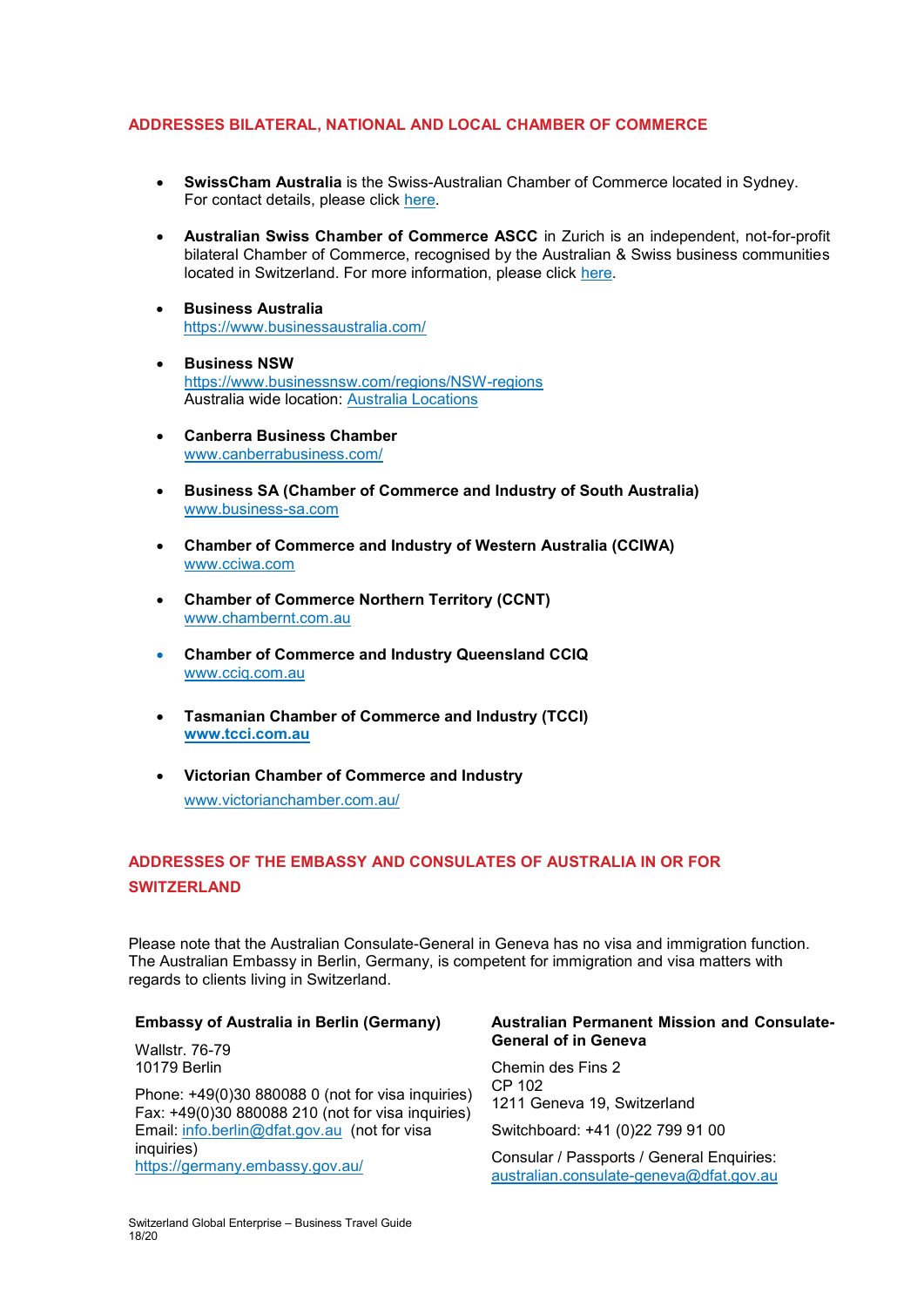## **Opening times:**

#### **Embassy**:

Monday - Friday 8.30am - 5.00pm (except for public holidays) Telephone switchboard: Monday - Friday 8.30am - 1.00pm & 2.00pm - 5.00pm

#### **Consulate-General**:

Monday - Friday 8.30am - 5.00pm (except for public holidays)

## **Opening times:**

Monday - Friday, 9.00 to 17.00 - passport and notarial services are by appointment only

The **Department of Foreign Affairs and Trade** (**[DFAT](https://www.dfat.gov.au/)**) works to make Australia more prosperous and to ensure a secure Australian Government presence overseas. DFAT provides foreign, trade and development policy advice to the government and works with other government agencies to ensure that Australia's pursuit of its global, regional and bilateral interests is coordinated effectively.

Laws, regulations, policies and government directives on most matters, be they of political or legal nature or in regards to trade agreements/relations, are generally to be found uploaded on the internet.

The **Australian Trade Commission [\(Austrade\)](http://www.austrade.gov.au/)** is Australia's leading trade and investment agency. Austrade is assists Australian businesses in different sectors, such as education and tourism, and deals with and regulates the export of goods and services.

DFAT and Austrade work closely across a number of areas, at home and overseas. This cooperation results in stronger economic ties, and includes the maximisation of trade and investment opportunities for Australia through the promotion of free trade agreements. It also contributes to the projection of a positive image of Australia as a destination for business, investment, tourism and study.